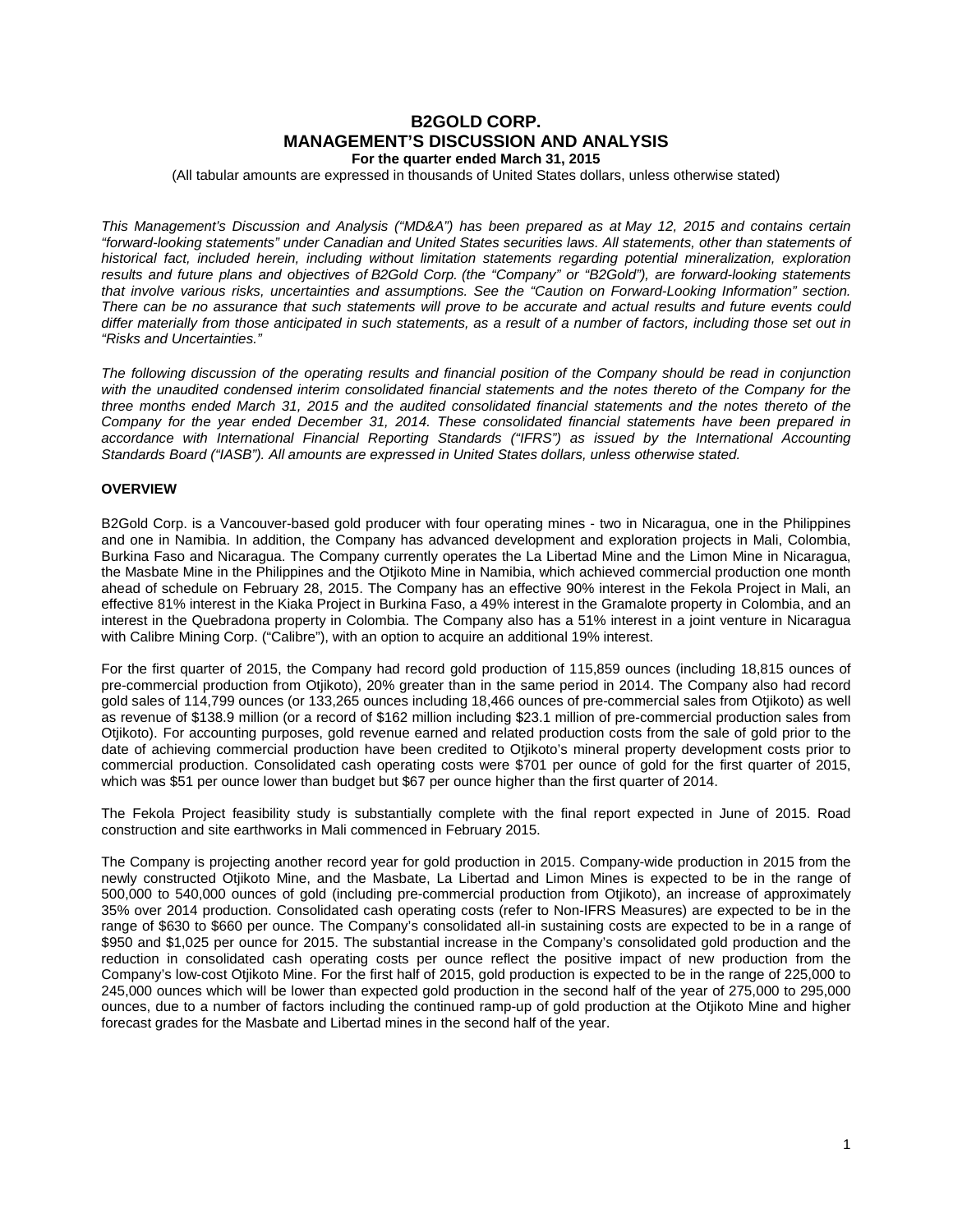# **REVIEW OF FINANCIAL RESULTS**

#### *Selected Quarterly Financial and Operating Results*

|                                                                                       |         | Three months ended<br>March 31<br>(unaudited) |
|---------------------------------------------------------------------------------------|---------|-----------------------------------------------|
|                                                                                       | 2015    | 2014                                          |
| Gold revenue <sup>(2)</sup> (\$ in thousands)                                         | 138,892 | 129,020                                       |
| Gold sold, excluding Otjikoto pre-commercial production<br>results (ounces)           | 114,799 | 98,995                                        |
| Average realized gold price <sup>(2)</sup> (\$/ounce)                                 | 1,210   | 1,303                                         |
| Gold sold, total including Otijkoto pre-commercial production<br>results (ounces)     | 133,265 | 98,995                                        |
| Gold produced, excluding Otjikoto pre-commercial production<br>results (ounces)       | 97.044  | 96,303                                        |
| Gold produced, total including Otjikoto pre-commercial<br>production results (ounces) | 115,859 | 96,303                                        |
| Cash operating costs <sup>(1)(2)</sup> (\$/ounce gold)                                | 701     | 634                                           |
| Total cash costs $(1)(2)$ (\$/ounce gold)                                             | 753     | 679                                           |
| Adjusted net income $(1)(2)/(3)$ (\$ in thousands)                                    | 10,908  | 17,172                                        |
| Adjusted earnings per share $(1)(2)(3)$ – basic (\$)                                  | 0.01    | 0.03                                          |
| Net income (loss) (\$ in thousands)                                                   | 6,341   | (23, 978)                                     |
| Earnings/(Loss) per share $-$ basic <sup>(3)</sup> (\$/share)                         | 0.01    | (0.04)                                        |
| Earnings/(Loss) per share $-$ diluted <sup>(3)</sup> (\$/share)                       | 0.00    | (0.04)                                        |
| Cash flows from operating activities (\$ in thousands)                                | 58,663  | 18,414                                        |

*(1) A cautionary note regarding non-IFRS measures is included in the section titled "Non-IFRS Measures."* 

*(2) Includes the results from the Otjikoto Mine from March 1, 2015.*

*(3) Attributable to the shareholders of the Company.*

#### *First quarter 2015 and 2014*

#### *Revenue*

Gold revenue for the first quarter of 2015 was \$138.9 million (or a record of \$162 million including \$23.1 million of precommercial production sales from Otjikoto) on record sales of 114,799 ounces (or 133,265 ounces including 18,466 ounces of pre-commercial production sales from Otjikoto) at an average price of \$1,210 per ounce compared to \$129 million on sales of 98,995 ounces at an average price of \$1,303 per ounce in the 2014 first quarter. The 8% increase in gold revenue was mainly attributable to a 16% increase in gold sales volume, partially offset by an approximately 8% decline in the average realized gold price.

In the first quarter of 2015, the Masbate Mine accounted for \$68.4 million (Q1 2014 - \$60.7 million) of gold revenue from the sale of 56,500 ounces (Q1 2014 – 46,800 ounces), the Libertad Mine accounted for \$37.5 million (Q1 2014 - \$50.0 million) of gold revenue from the sale of 30,816 ounces (Q1 2014 – 38,195 ounces) while \$16.7 million (Q1 2014 - \$18.3 million) was contributed by the Limon Mine from the sale of 13,800 ounces (Q1 2014 – 14,000 ounces). The Otjikoto Mine accounted for \$16.2 million of gold revenue from the sale of 13,683 ounces in March 2015, subsequent to reaching commercial production on February 28, 2015. Total Otjikoto Mine sales for the first quarter of 2015 were \$39.3 million from the sale of 32,149 ounces including pre-commercial production revenues of \$23.1 million. For accounting purposes,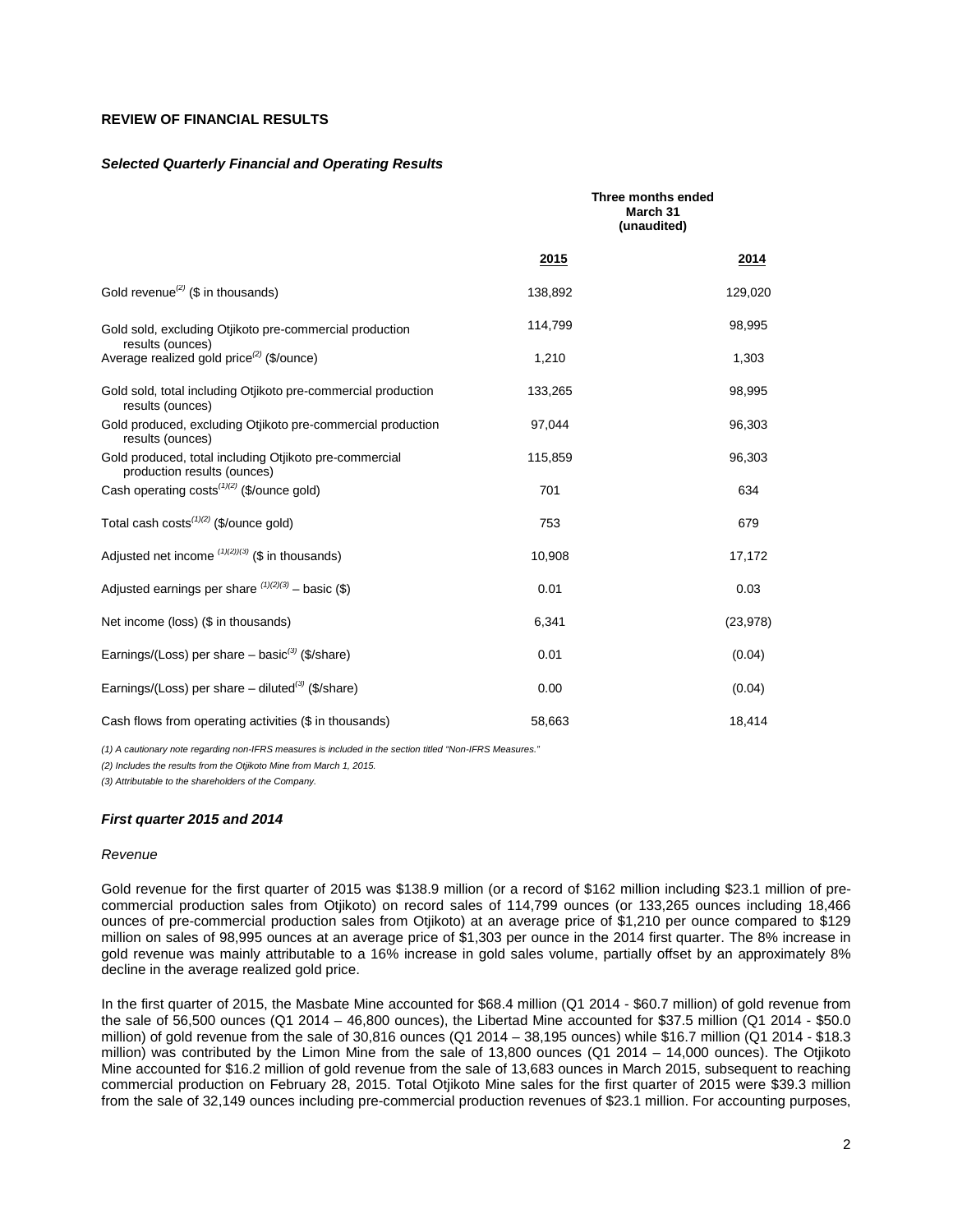gold revenue earned net of related production costs from the sale of pre-commercial production have been credited to Otjikoto's mineral property development costs.

#### *Production and operating costs*

Consolidated gold production in the first quarter of 2015 was 115,859 ounces (including 18,815 ounces of precommercial production from Otjikoto), exceeding budget by 754 ounces and 20% greater than in the same period last year. The increased gold production was primarily attributable to the successful production ramp-up at the Otjikoto Mine. On February 28, 2015, the new Otjikoto Mine in Namibia achieved commercial production, one month ahead of schedule, after a strong start-up following its first gold pour on December 11, 2014. Gold production at the Company's Masbate Mine in the Philippines and La Libertad and Limon Mines in Nicaragua were in-line with budget. For the first half of 2015, gold production is expected to be in the range of 225,000 to 245,000 ounces which will be lower than expected gold production in the second half of the year of 275,000 to 295,000 ounces, due to a number of factors including the continued ramp-up of gold production at the Otjikoto Mine and higher forecast grades for the Masbate and Libertad mines in the second half of the year.

In the first quarter of 2015, consolidated cash operating costs were \$701 per ounce, \$51 per ounce or 7% below budget. The favourable variance reflects the successful start-up of the low-cost Otjikoto Mine (Otjikoto cash operating costs are included for the month of March) and lower costs for fuel/diesel and cost savings at both the Masbate and Limon mines. Consolidated cash operating costs in the first quarter of 2015 were higher than the first quarter of 2014 due to lower production from the Libertad and Limon mines in 2015 as a result of expected lower mined grades at both sites. Refer to "Review of mining operations and development projects" for mine specific details. All-in sustaining cash costs for the first quarter of 2015 were \$1,091 per ounce compared to \$1,039 per ounce for the first quarter of 2014 (refer to Non-IFRS Measures).

#### *Depreciation and depletion*

Depreciation and depletion expense, included in total cost of sales, was \$32.8 million in the first quarter of 2015 compared to \$25.3 million in the same period in 2014. The increase in depreciation expense was mainly due to a 16% increase in the gold ounces sold. Additionally, the depreciation charge increased to \$286 per ounce of gold sold in the current quarter from \$256 per ounce of gold sold in the comparative quarter. The increase was a result of a decrease in the depreciation base resulting from changes in the Company's reserves and resources over the prior year. In addition, additional depreciation of \$1.5 million was recorded for changes in the useful lives for straight-line depreciated assets.

#### *Other*

General and administrative costs ("G&A") costs relate mainly to the Company's head office in Vancouver, the Managua and Santo Domingo offices in Nicaragua, the Makati office in the Philippines, the Windhoek office in Namibia, the Volta office in Toronto, and the Company's Australian and other offshore subsidiaries. G&A increased in the first quarter of 2015 compared to the comparable period in the prior year by approximately \$2.4 million to \$9.7 million which included higher salary costs of \$1.4 million resulting from the timing of the payment of management bonuses (in 2014, these were paid in the second quarter), \$0.2 million for the Australian Papillon Resources Limited ("Papillon") head office costs which closed in March 2015 and \$0.3 million of Windhoek office G&A following the commencement of commercial production at the Otjikoto Mine on March 1, 2015.

First quarter 2015 share-based payment expense has increased \$2 million to \$5.5 million as a result of higher issuance, during the period, of stock options (Q1 2015 – 21.7 million vs Q1 2014 – 1.9 million) and RSUs (Q1 2015 – 1.9 million vs  $Q1 2014 -$  nil).

The Company's results for the first quarter of 2015 included a non-cash gain of \$1.7 million on the convertible senior subordinated notes compared to a non-cash loss of \$38.3 million in the first quarter of 2014. The convertible notes are measured at fair value on each financial reporting period-end date with changes flowing through the statement of operations. The Company's first quarter results also included a gain of \$2.2 million resulting from the sale of the Bellavista property in January 2015 for consideration of \$1 million in cash and a 2% net smelter returns royalty on the sale of minerals produced from the Bellavista project.

The Company reported \$1.7 million (net of capitalized interest) in interest and financing expense during the first quarter of 2015 as compared with \$1.3 million in the first quarter of 2014. The increase in interest expense was due to increased debt levels in the period, relating mainly to the revolving corporate credit facility and equipment loans. Interest expense (net of capitalized interest) relating to the convertible senior subordinated notes was recorded as part of the overall change in fair value of the notes in the statement of operations. During the three months ended March 31, 2015, the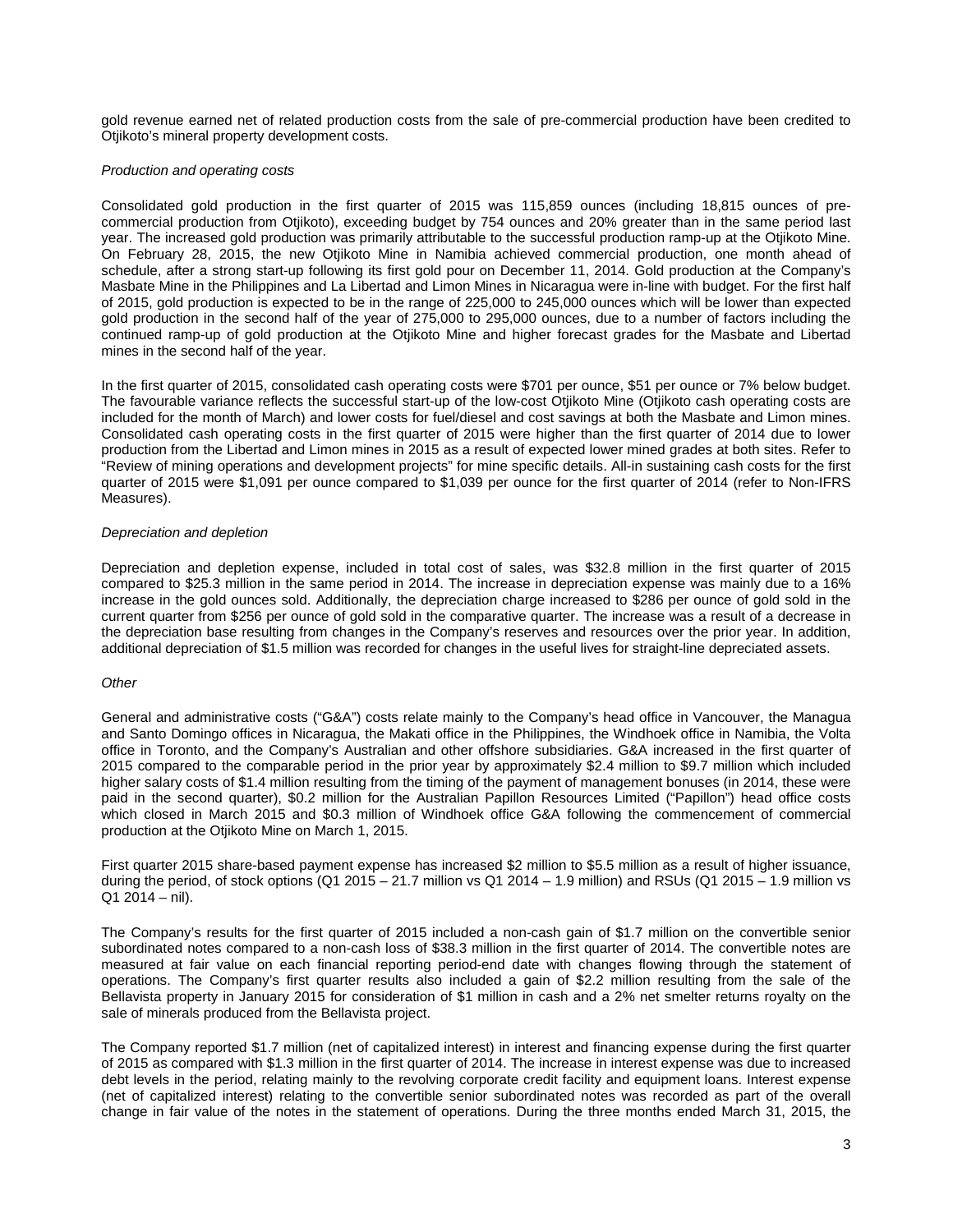Company capitalized interest costs on its borrowings attributable to funds spent on Otjikoto in the amount of \$3.2 million (Q1 2014 - \$2.5 million).

The Company also reported \$1.3 million in write-downs of its available-for-sale investments in the first quarter of 2015 compared to \$0.3 million in the first quarter of 2014 due to continued decline in the market values of the underlying securities.

The Company recorded a net current income tax recovery of \$2.3 million in the first quarter of 2015 compared to a charge of \$9.5 million in the first quarter of 2014. The net recovery amount is a result of a number of factors including lower gold revenues at La Libertad in the first quarter of 2015 and a reversal of tax provisions previously accrued for tax assessments, which were settled in the first quarter of 2015.

For the first quarter of 2015, the Company generated a net income of \$6.3 million (\$0.01 per share) compared to net loss of \$24.0 million (\$(0.04) per share) in the comparable period of 2014. Adjusted net income (refer to "*Non-IFRS Measures"*) was \$10.9 million (\$0.01 per share) compared to \$17.2 million (\$0.03 per share) in the first quarter of 2014. Adjusted net income in the first quarter of 2015 primarily excluded share-based payments of \$5.5 million, the gain on sale of the Bellavista property of \$2.2 million, a non-cash mark-to-market gain of \$1.7 million relating to the overall change in fair value of the Company's convertible senior subordinated notes.

Cash flow from operating activities was \$58.7 million (\$0.06 per share) in the first quarter of 2015 compared to \$18.4 million (\$0.03 per share) in the first quarter of 2014. Cash flow from operations in the current quarter increased \$40.3 million, mainly due to a \$37.6 million positive change in working capital during the quarter. The main changes in working capital related to value-added and other tax receivables and inventories. In the first quarter of 2014, cashflows were negatively impacted by \$10.9 million relating to the timing of Otjikoto construction value-added tax recoveries. This was not repeated in the first quarter of 2015. In addition sales in the first quarter of 2015 benefitted from a drawdown of bullion inventory of 9,612 ounces at Masbate, generating sales of \$11.6 million. At the end of December 31, 2014, Masbate inventories had built up due to the late timing of production shipments and a refinery shut down which meant that sales of December 2014 gold shipments were pushed into early January 2015.

As at March 31, 2015, the Company remained in a strong financial position with working capital of \$143.4 million including unrestricted cash and cash equivalents of \$128.2 million. In addition, the Company has \$75 million of undrawn capacity on its existing Senior Credit Facility.

The Company is well advanced in negotiations with its lenders and a syndicate of international banks to increase the term and amount of its revolving credit facility from \$200 million to approximately \$400 million (the "New RCF"). Closing of the New RCF is expected later in the second quarter of 2015.

The Company believes that closing of the proposed New RCF coupled with strong operating cashflows from the Company's existing mine operations will provide the Company with adequate resources both to maintain its operations and fund construction of the Fekola Project (anticipated late 2017), based on current assumptions, including current gold prices.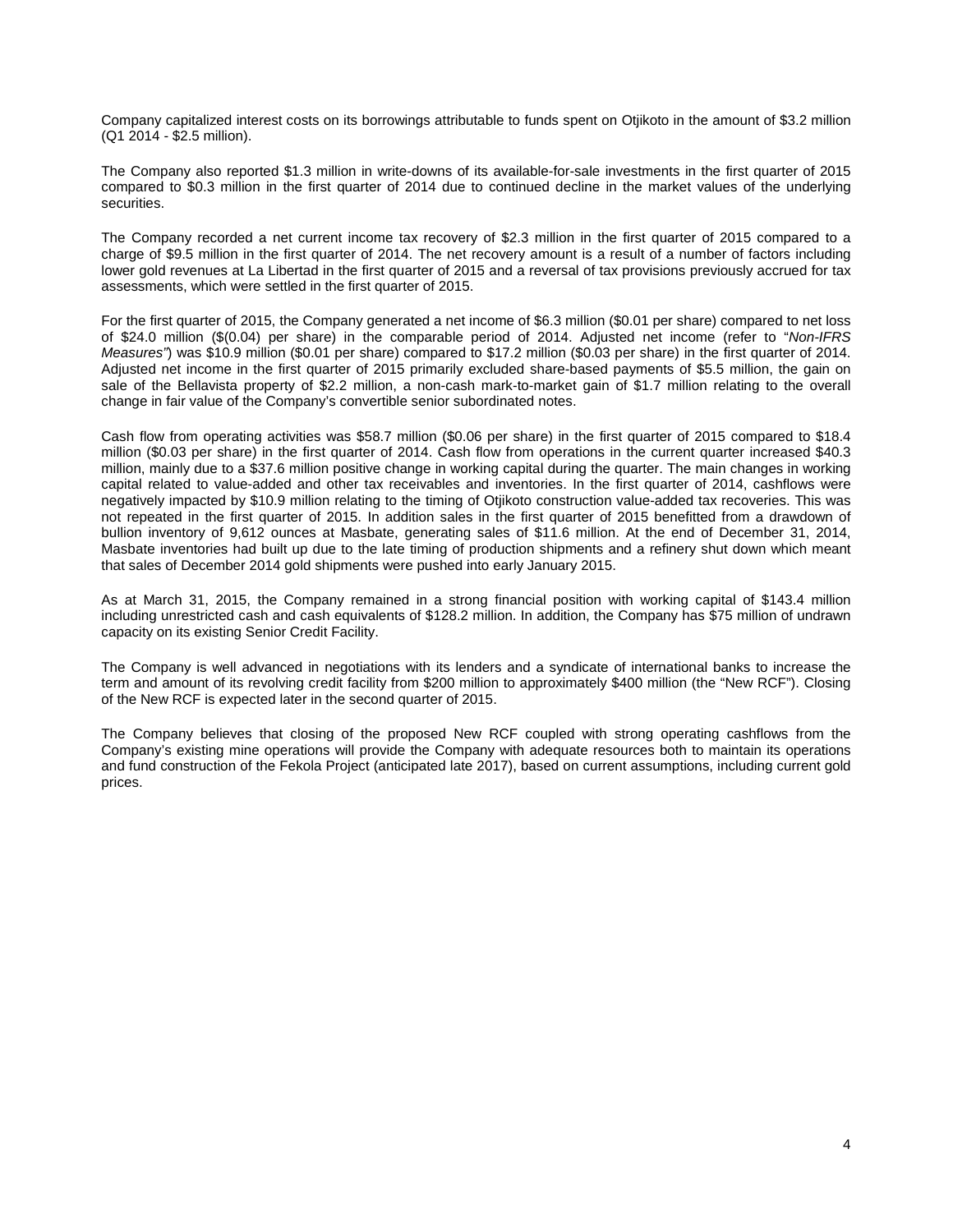# **REVIEW OF MINING OPERATIONS AND DEVELOPMENT PROJECTS**

#### *Masbate Mine – Philippines*

|                                                      |           | Three months ended<br>March 31<br>(unaudited) |  |  |
|------------------------------------------------------|-----------|-----------------------------------------------|--|--|
|                                                      | 2015      | 2014                                          |  |  |
| Gold revenue (\$ in thousands)                       | 68,448    | 60,707                                        |  |  |
| Gold sold (ounces)                                   | 56,500    | 46,800                                        |  |  |
| Average realized gold price (\$/ ounce)              | 1,211     | 1,297                                         |  |  |
| Tonnes of ore milled                                 | 1,756,234 | 1,598,090                                     |  |  |
| Grade (grams/tonne)                                  | 1.05      | 1.03                                          |  |  |
| Recovery (%)                                         | 78.5      | 80.9                                          |  |  |
| Gold production (ounces)                             | 46,241    | 42,576                                        |  |  |
| Cash operating costs <sup>(1)</sup> (\$/ ounce gold) | 674       | 723                                           |  |  |
| Total cash costs <sup>(1)</sup> (\$/ ounce gold)     | 735       | 772                                           |  |  |
| Capital expenditures (\$ in thousands)               | 4,126     | 9,531                                         |  |  |
| Exploration (\$ in thousands)                        | 1,204     | 1,659                                         |  |  |

*(1) A cautionary note regarding non-IFRS measures is included in the section titled "Non-IFRS Measures."* 

First quarter gold production at Masbate was 46,241 ounces, in-line with budget and an increase of approximately 9% or 3,665 ounces over the same period last year. Masbate's new SAG mill is running consistently and performing well. Mill throughput was 1,756,234 tonnes, approximately 10% higher than in the first quarter of 2014. The average gold grade processed was 1.05 grams per tonne ("g/t") (Q1 2014 – 1.03 g/t) and mill recoveries averaged 78.5% (Q1 2014 – 80.9%). Gold recoveries decreased slightly in the quarter due to the lower proportion of oxide ore in the material processed. For the first quarter of 2015, 58% of the feed for the plant was oxide ore and 42% was a mix of transitional and fresh ore. Oxide sources included Colorado and Main Vein Stage 1 pits. The transitional and fresh material was sourced from Main Vein Stage 2 and Panique pits. Both material types were supplemented by stock-pile sources. In Q2 2015, the Company anticipates that oxide ore will comprise 53% of the mill feed with the balance being a mixture of transitional and fresh ore and for full year 2015, oxide ore is estimated to comprise 34% of the mill feed.

Masbate's cash operating costs in the first quarter of 2015 were \$674 per ounce, \$67 per ounce lower than budget and \$49 per ounce lower than in the prior-year quarter as a result of cost savings across all areas. Mining costs were 9% lower than budget due to savings in fuel costs and slightly lower material movement than planned. Process costs were also lower due to reduced costs of power generation. Heavy fuel oil purchases were \$0.32 per litre compared to a budget of \$0.49 per litre, resulting in power costs of \$0.14 per kWh versus a budget of \$0.15 per kWh. Additionally, for the first quarter of 2015, the process area had 12% lower costs due to lower costs for process consumables, such as lime and consumables used for tailings treatment.

Capital expenditures in the first quarter of 2015 totalled \$4.1 million consisting of land purchases of \$0.8 million, prestripping of \$0.6 million, water treatment plant improvements of \$0.7 million and tailings pond development of \$0.3 million.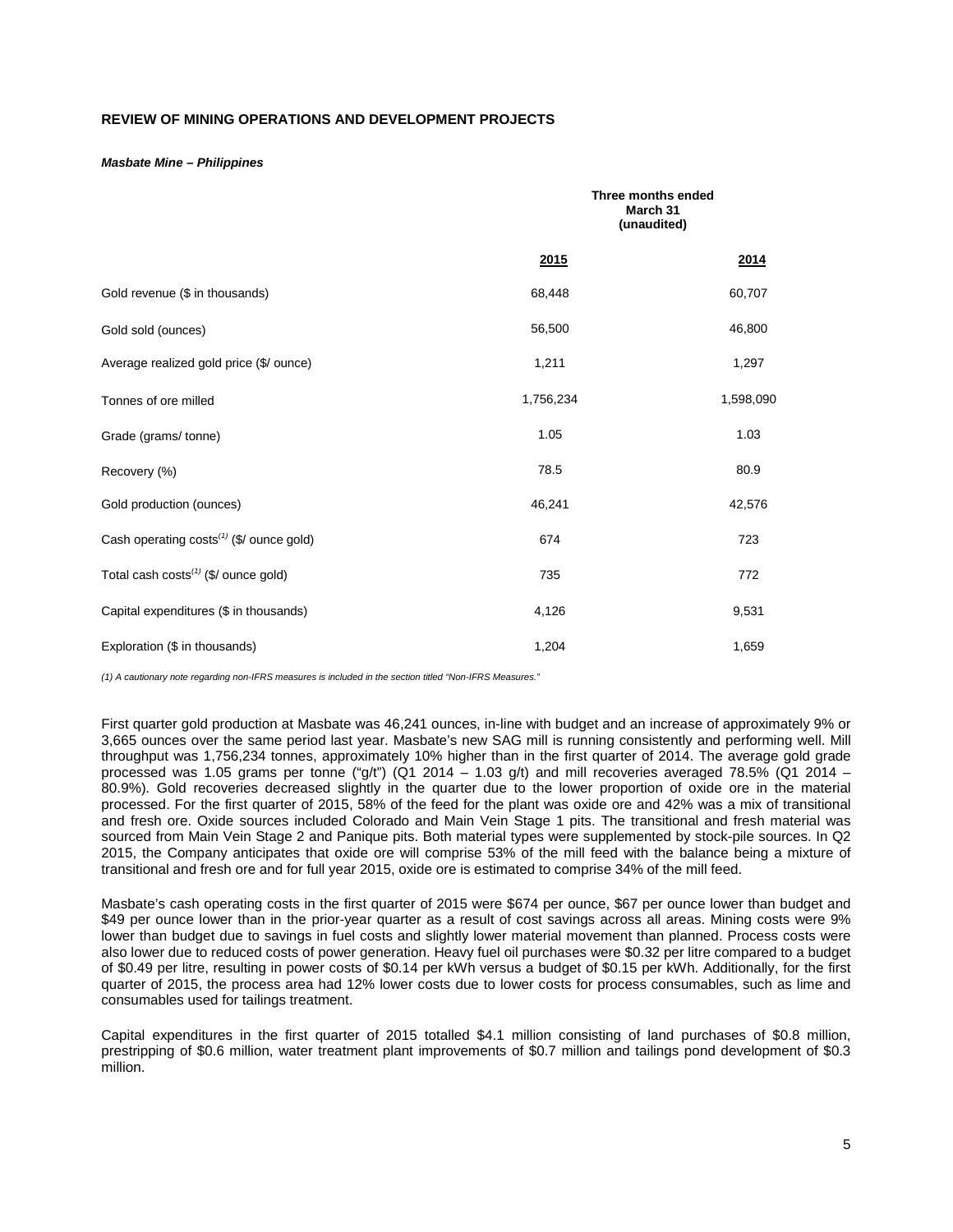The Company is reviewing expansion case options for the process plant. Analysis of the final report is expected to be completed by the end of Q2 2015. Metallurgical results indicate that with a coarser grind size project economics are improved if leach retention time is in excess of 24 hours. Tests to determine the optimum retention time were completed and as a result, the Company has budgeted \$10 million to install additional leach tanks in 2015 to increase leach retention time. The installation is now expected to be completed by the end of 2015. The Company continues to assess longer-term expansion options.

In the first quarter of 2015, the extension of Masbate's income tax holiday was approved for an additional year to June 2016. The Company is in the process of applying for one additional year's extension to 2017.

The Masbate Mine is projected to produce between 170,000 to 180,000 ounces of gold in 2015 at a cash operating cost of approximately \$740 to \$775 per ounce overall. Cash operating costs for 2015 are budgeted to decrease compared to 2014 actuals, mainly due to lower budgeted costs for consumables (fuel, cyanide and grinding media material) and the change from contract mining to self-mining at the end of 2014. Operating cash costs in the second quarter of 2015 are budgeted to be higher than the first quarter as a result of budgeted lower grade and recoveries and related increased mining costs. Grade is budgeted to improve in the second half of 2015 (average grade of 1.19 g/t) resulting in lower operating cash costs in the second half of the year.

#### *Otjikoto Mine - Namibia*

|                                                                    | One month ended March 31, 2015 Three months ended March 31,<br>(Post-Commercial Production) | 2015    |
|--------------------------------------------------------------------|---------------------------------------------------------------------------------------------|---------|
| Gold revenue (\$ in thousands)                                     | 16,187                                                                                      | 39,281  |
| Gold sold (ounces)                                                 | 13,683                                                                                      | 32,149  |
| Average realized gold price (\$/ ounce)                            | 1,183                                                                                       | 1,222   |
| Tonnes of ore milled                                               | 237,712                                                                                     | 656,538 |
| Grade (grams/tonne)                                                | 1.65                                                                                        | 1.53    |
| Recovery (%)                                                       | 98.6                                                                                        | 97.2    |
| Gold production (ounces)                                           | 12,319                                                                                      | 31,134  |
| Cash operating costs <sup>(1)</sup> (\$/ ounce)                    | 477                                                                                         | N/A     |
| Total cash $costs^{(1)}$ (\$/ ounce)                               | 515                                                                                         | N/A     |
| Capital expenditures <sup><math>(2)</math></sup> (\$ in thousands) | N/A                                                                                         | 13,526  |
| Exploration <sup>(2)</sup> (\$ in thousands)                       | N/A                                                                                         | 802     |

*(1) A cautionary note regarding non-IFRS measures is included in the section titled "Non-IFRS Measures."*

*(2) Capital expenditures and exploration are presented on a quarterly basis only.*

In January and February 2015, Otjikoto continued its strong ramp up to commercial production. Based on the performance of the mill, and the fact that the Company met commercial production criteria of 30 consecutive days of mill throughput at 65% of nameplate capacity by February 28, 2015, the Otjikoto Gold Project declared commercial production as of that date.

March 2015 was the first month of commercial production and 12,319 ounces were produced (against a budget of 11,964 ounces). In March, the average daily mill throughput was 7,668 tonnes of ore per day (compared to budget of 6,855 tonnes) with mill recoveries averaging 98.6% (compared to budget of 95.9%). The average gold grade processed was 1.65 g/t compared to budget of 1.83 g/t.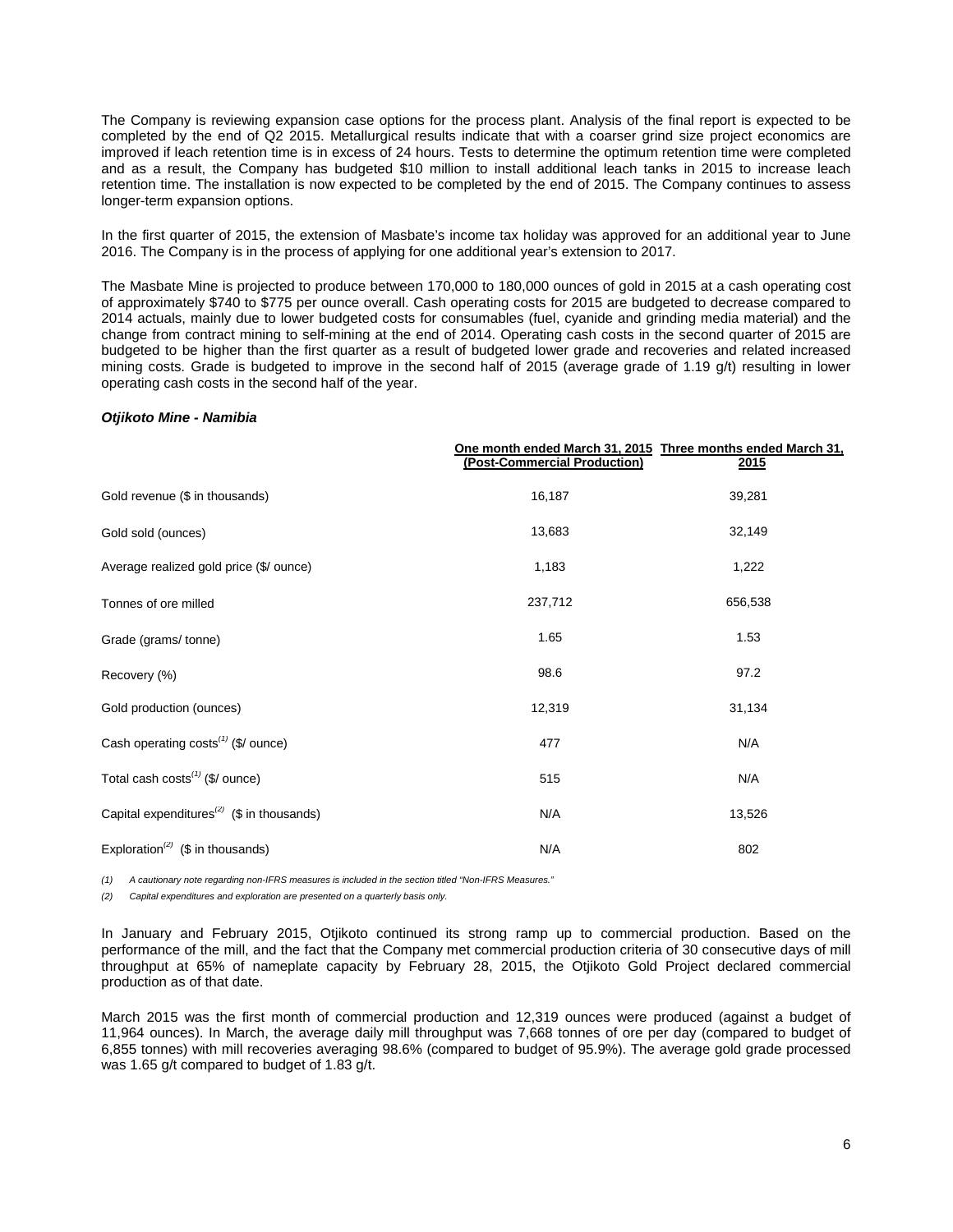The better than budgeted production for the first quarter of 2015 was mainly the result of higher mill throughput (657,000 tonnes versus 538,000 tonnes budgeted) and mill recoveries (97.2 % versus a budget of 96%). During the quarter, the average daily mill throughput was 7,295 tonnes of ore per day (compared to budget of 5,982 tonnes). The mill has a design capacity of approximately 6,800 tonnes of ore per day. The average gold grade processed for the first quarter was 1.53 g/t (compared to budget of 1.75 g/t). The processed gold grade continues to improve towards budget as the mine optimizes mining grade control and continues to fine tune the new on-site assay lab. This improvement is expected to continue as the mine gets below the complex oxide upper portion of the orebody and reaches primary ore.

In April (subsequent to the first quarter), Otjikoto continued to exceed expectations. Otjikoto produced 13,414 ounces of gold, 21% higher than the budget of 11,078 ounces. In addition, gold grades milled averaged 1.77 g/t, exceeding budget of 1.74 g/t.

Otjikoto's cash operating cost for March 2015, the first month of commercial production was \$477 per ounce which was \$64 per ounce lower than budget. The reduction in costs per ounce was mainly attributable to higher gold production than budgeted and lower mining costs. Mining costs were positively impacted by lower than budgeted maintenance work on heavy mobile equipment which was deferred and lower in-pit drilling costs. Mining and processing costs were positively impacted by diesel and gasoline prices which were 13% lower than budget and HFO prices which were 6% lower than budget. Reported cash operating costs in US dollars were also positively impacted by a 7% weaker Namibian dollar/US dollar foreign exchange rate than budgeted.

Net capital expenditures in the first quarter of 2015 totalled \$13.5 million and included expansion costs of \$6.3 million (\$5.2 million for mobile equipment, \$1.1 million for the plant), a net cash inflow of \$7.1 million for pre-commercial sales proceeds offset by pre-commercial production costs (the pre-production revenue credited to Otjikoto's mineral property development costs was \$23.1 million from the sale of 18,466 ounces) and development costs of \$14.3 million. The Otjikoto Mine development costs included payments for the three months ended March 31, 2015 totalling \$8.1 million for capital costs incurred and liabilities accrued in 2014.

Expansion of the Otjikoto mill from 2.5 million tonnes per year to 3.0 million tonnes per year continues on schedule. Two additional leach tanks have been installed and the pebble crusher has been ordered. It is anticipated that this work will be completed by August 31, 2015. This will support additional throughput initially from the Otjikoto Mine and subsequently from the fully permitted Wolfshag deposit that is located immediately adjacent to the main Otjikoto deposit.

For 2015, the Otjikoto Gold Mine in Namibia is expected to produce between 140,000 to 150,000 ounces of gold (including pre-commercial production) at a cash operating cost in the \$500 to \$525 per ounce range. All ore in 2015 will come from the existing Otjikoto pit. Once the planned mill expansion is completed in the third quarter of 2015, the Company expects that annual gold production from the main Otjikoto pit will increase significantly to approximately 200,000 ounces in 2016 and 2017. Otjikoto's gold production will also be enhanced by the development of its Wolfshag zone, adjacent to the main Otjikoto pit.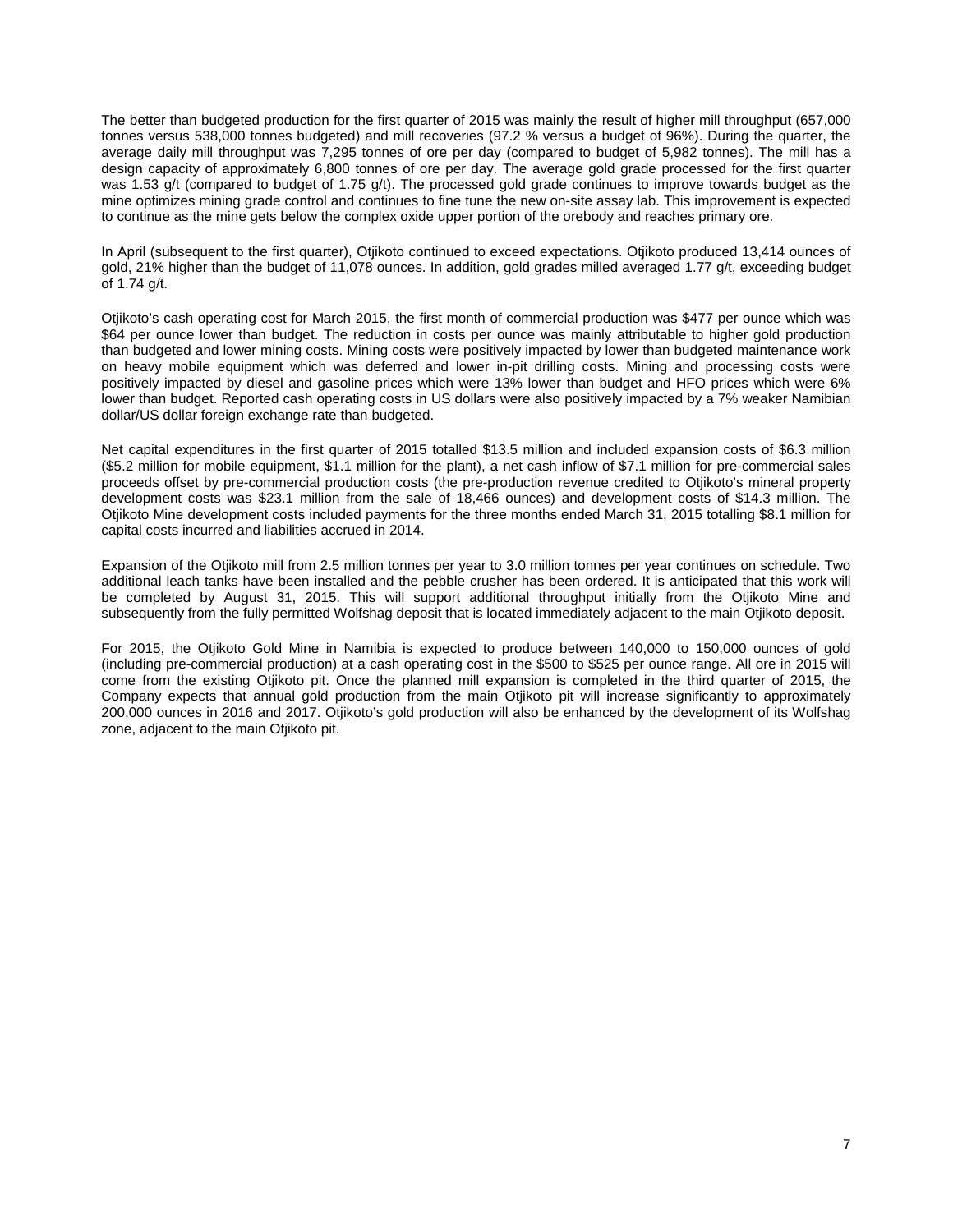## *La Libertad Mine - Nicaragua*

|                                                      | Three months ended<br>March 31<br>(unaudited) |         |
|------------------------------------------------------|-----------------------------------------------|---------|
|                                                      | 2015                                          | 2014    |
| Gold revenue (\$ in thousands)                       | 37,535                                        | 49,997  |
| Gold sold (ounces)                                   | 30,816                                        | 38,195  |
| Average realized gold price (\$/ ounce)              | 1,218                                         | 1,309   |
| Tonnes of ore milled                                 | 586,006                                       | 546,314 |
| Grade (grams/tonne)                                  | 1.48                                          | 2.36    |
| Recovery (%)                                         | 93.9                                          | 93.2    |
| Gold production (ounces)                             | 25,326                                        | 38,596  |
| Cash operating costs <sup>(1)</sup> (\$/ ounce gold) | 841                                           | 541     |
| Total cash costs <sup>(1)</sup> (\$/ ounce gold)     | 868                                           | 568     |
| Capital expenditures (\$ in thousands)               | 6,139                                         | 7,775   |
| Exploration (\$ in thousands)                        | 1,049                                         | 1,166   |

*(1) A cautionary note regarding non-IFRS measures is included in the section titled "Non-IFRS Measures."* 

La Libertad Mine completed another solid quarter relative to budget, processing 568,006 tonnes (Q1 2014 - 546,314 tonnes) to produce 25,326 ounces of gold, exceeding budget by 508 ounces. As expected, gold production in the current quarter was lower compared to 38,596 ounces produced in the first quarter of 2014, as the prior-year quarter benefited from higher grade ore being processed from the Crimea and Santa Maria pits which are no longer active. However, gold production in 2015 from La Libertad is expected to be weighted to the second half of the year, when mining and processing of higher grade ore from the Jabali Antenna and Los Angeles pits are planned to commence. The overall budgeted grade for 2015 is 2.06 g/t. The plant continues to operate well with gold recoveries averaging 93.9% (Q1 2014 – 93.2%) and throughput averaging 6,310 tpd.

La Libertad's cash operating costs in the first quarter of 2015 were on budget at \$841 per ounce, but \$300 per ounce higher than in the prior period quarter due to lower gold production during the first quarter of 2015. Tonnes processed during the first quarter of 2015 were 7% higher than the first quarter of 2014, but the average grade was 37% lower, as described above, resulting in lower production and therefore higher per ounce cash operating costs.

Total capital expenditures in the first quarter of 2015 were \$6.1 million, consisting primarily of La Esperanza Tailings Dam expansion of \$2.8 million, capital spares of \$1.0 million, prestripping of \$0.9 million and Jabali development costs of \$0.7 million.

La Libertad Mine is projected to produce approximately 135,000 to 145,000 ounces of gold in 2015 at a cash operating cost of approximately \$605 to \$635 per ounce. Operating cash costs were budgeted to increase over 2014 actuals, mainly due to the longer haul distance from the new Jabali Antena pit and planned commencement of underground mining at the Mojon Central pit.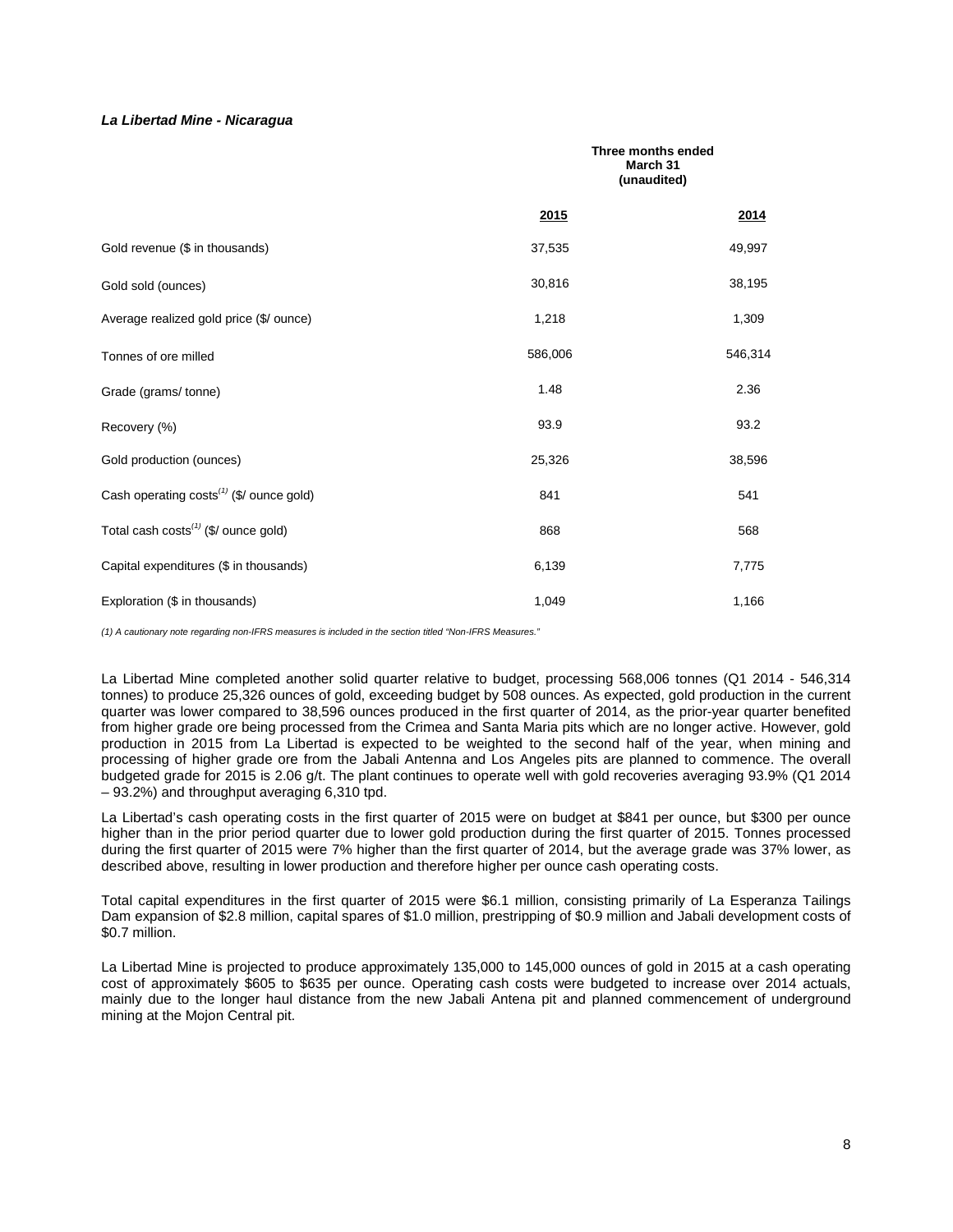#### *Limon Mine – Nicaragua*

|                                                 |         | Three months ended<br>March 31<br>(unaudited) |
|-------------------------------------------------|---------|-----------------------------------------------|
|                                                 | 2015    | 2014                                          |
| Gold revenue (\$ in thousands)                  | 16,723  | 18,316                                        |
| Gold sold (ounces)                              | 13,800  | 14,000                                        |
| Average realized gold price (\$/ ounce)         | 1,212   | 1,308                                         |
| Tonnes of ore milled                            | 122,677 | 116,012                                       |
| Grade (grams/tonne)                             | 3.54    | 4.46                                          |
| Recovery (%)                                    | 94.1    | 91.0                                          |
| Gold production (ounces)                        | 13,158  | 15,131                                        |
| Cash operating costs <sup>(1)</sup> (\$/ ounce) | 738     | 624                                           |
| Total cash costs $(1)$ (\$/ ounce)              | 818     | 699                                           |
| Capital expenditures (\$ in thousands)          | 5,397   | 4,840                                         |
| Exploration (\$ in thousands)                   | 847     | 979                                           |

*(1) A cautionary note regarding non-IFRS measures is included in the section titled "Non-IFRS Measures."*

Quarterly gold production at the Limon open pit and underground mine was 13,158 ounces (Q1 2014 – 15,131 ounces) which was 793 ounces below budget. Gold production was temporarily affected in March 2015 by a four day labour dispute (primarily over long term disability benefits) which was subsequently resolved without any material impact on overall production for the quarter.

The process plant performed well in the first quarter with mill throughput of 122,677 tonnes (Q1 2014 - 116,012 tonnes) and mill recoveries averaging 94.1% (Q1 2014 - 91%). The mill performance reflects ongoing improvements in downstream tank circuitry and cyclone improvements. The average gold grade processed was 3.54 g/t (Q1 2014 – 4.46 g/t). In 2014 higher grade surface pits were available from the Santa Emilia and Veta Nueva pits which carried grades averaging 4.66 g/t. These pits were fully mined by the end of 2014. In the coming quarter, El Limon moves to 100% underground based production and gold grades are expected to steadily improve. Overall budgeted gold grades for 2015 are 4.12 g/t.

Limon's cash operating costs in the first quarter of 2015 were \$738 per ounce, \$79 per ounce lower than budget but \$114 per ounce higher than in the prior-year quarter. Cash operating costs per ounce were lower than budget due to lower development and mining costs in Santa Pancha 1, lower processing costs across a number of areas, including lower liner costs, reduced consumable costs for leaching and lower general and administration costs. First quarter 2015 cash operating costs were higher than the prior-year quarter primarily due to lower gold production in the first quarter of 2015 resulting from anticipated lower gold grades as discussed above. In addition, 2014 cash costs per ounce were lower due to relatively more surface pit material being processed which carried lower mining costs (56% surface ore component in 2014 versus a 47% in Q1 2015).

Capital expenditures in the first quarter of 2015 totalled \$5.4 million which consisted mainly of underground development costs for Santa Pancha of \$1.2 million, San Jose tailings facilities Phase 3 Expansion costs of \$2.3 million and underground equipment \$1.7 million.

The Limon open pit and underground mine is projected to produce approximately 55,000 to 65,000 ounces of gold in 2015 at a cash operating cost of approximately \$680 to \$710 per ounce. Gold production in 2015 is budgeted to increase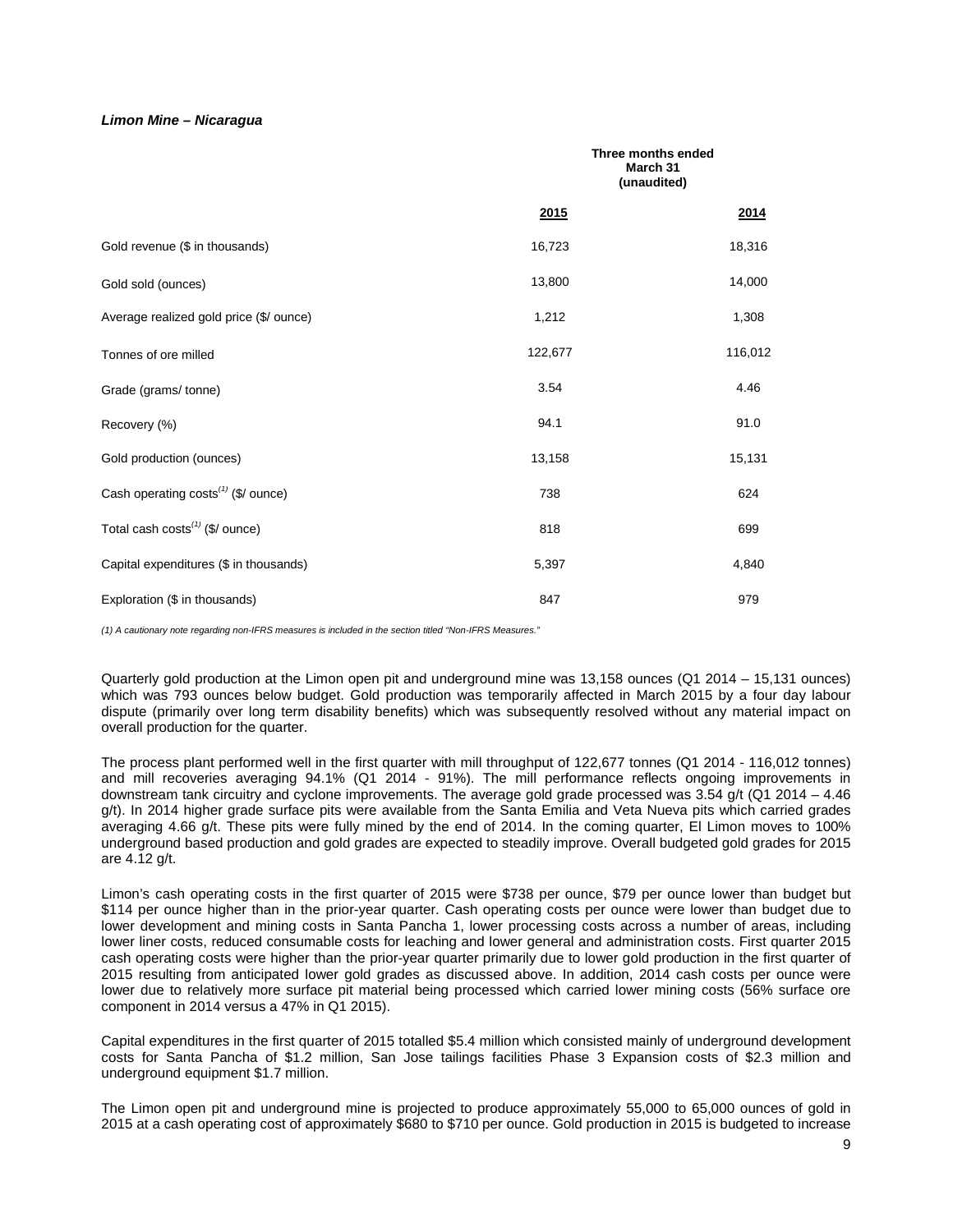by approximately 25% over 2014 production now that the dewatering system is fully installed and functional at Santa Pancha 1. Higher grade material from underground sources is expected to provide 82% of Limon's mill feed in 2015.

#### *Fekola Project - Mali*

The Company continues to advance the Fekola Project. Based on current assumptions and subject to mine construction, the Fekola Project has the potential to increase the Company's annual gold production by approximately 300,000 ounces per year in 2018, based on current assumptions.

Road construction and site earthworks at Fekola began in February 2015 led by core team members of the Otjikoto construction team. Early works in the quarter included the assessment of construction equipment needs, purchasing and mobilization of required equipment and materials, hiring of local contractors and mobilization of key personnel. The majority of the construction team that just successfully completed the Otjikoto Project is scheduled to build the Fekola Project and the earthworks team has been mobilized to Mali. Current early works construction include: improving the existing access road between Kenieba and the site, construction of a new site access road, stockpiling of sand and gravel to be used to produce concrete, construction of an on-site airstrip designed to allow personnel to fly directly in and out of site, commencement of camp construction and commencement of excavations within the mill footprint. The goal is to complete these critical tasks by June 30, 2015, prior to the rainy season so construction work can continue uninterrupted through all seasons.

The Company is also assessing and optimizing the preliminary economic assessment work previously completed by Papillon. This includes: completion of a new metallurgical testing program, reviewing the optimal grind size and throughput rate, optimal size and configuration of the mills, assessing the mine plan, reviewing Health, Safety and Environmental controls, power alternatives and general site layout configurations. Upon completion of these assessments, the Company plans to release an updated mineral resource estimate and updated feasibility study for the Fekola Project by June 30, 2015. Based on current assumptions, the Company believes that Fekola Mine construction could be complete and in the commissioning phase by as early as the fourth quarter of 2017.

The initial 2015 budget for Fekola is \$42 million and covers the early earthworks and feasibility study costs currently being incurred. Further guidance on the total expected construction costs for the Fekola Project, including any increase to budgeted 2015 Fekola costs, will be provided once the Fekola feasibility study is completed (scheduled for June 2015).

The 2015 exploration program in Mali will include 19,300 meters of drilling at Fekola and targets around Fekola. In addition, other properties included in the Papillon acquisition will also be evaluated. The total budget for 2015 will be \$5.6 million.

In January 2015, the Company purchased the remaining 10% interest in Songhoi Resources SARL owned by a Malian company. The purchase price consisted of \$21.2 million in cash and common shares and the grant of a 1.65% net smelter royalty ("NSR") on the Fekola Project after deducting costs for smelting, refining and government fees. The cash and common shares are payable in three tranches: (1) \$5.7 million cash and \$6 million common shares were paid/issued on closing (paid), (2) \$2 million cash and \$4 million payable in cash or common shares at the holder's option on the first anniversary of the agreement date (January 18, 2015) and (3) \$1.5 million cash and \$2 million payable in cash or common shares at the holder's option upon achievement of commercial production at the Fekola Project.

The Company is in the process of creating a wholly-owned subsidiary company in Mali (the "Exploitation Company"). In conjunction with the negotiation of a related shareholder's agreement, the mining license currently held in Songhoi will be transferred to this company and the Government of Mali will take a free carried 10% equity interest in the Exploitation Company. The Malian Mining Code also allows the Government of Mali to purchase (at market terms) an additional 10% interest in the Exploitation Company. The Government of Mali has expressed an interest in acquiring an additional 10% interest and negotiations are on-going. If the Government of Mali is successful, and as anticipated, the final ownership of the Exploitation Company will be 80% by the Company and 20% by the Government of Mali. The Company has also begun the process of negotiating a new Mining Convention with the Government of Mali which will govern the procedural and economic parameters pursuant to which the Company will operate the Fekola Project. Creation of the Exploitation Company and negotiation of the Mining Convention are expected to be completed by the third quarter of 2015.

In 2005 Papillon, which was subsequently acquired by the Company, entered into an exclusive joint agreement with a local Malian company whereby Papillon agreed to pay the local Malian company 1% of any dividend received from any joint exploitation company formed in Mali. On March 19, 2015, the Company and the local Malian company signed an agreement whereby the rights described above were terminated. As consideration for these rights, B2Gold shares were issued for a total value of \$4 million and a cash payment of \$4 million which were both made subsequent to March 31, 2015. The 1% dividend is equivalent to a non-controlling interest as it would give the local Malian company a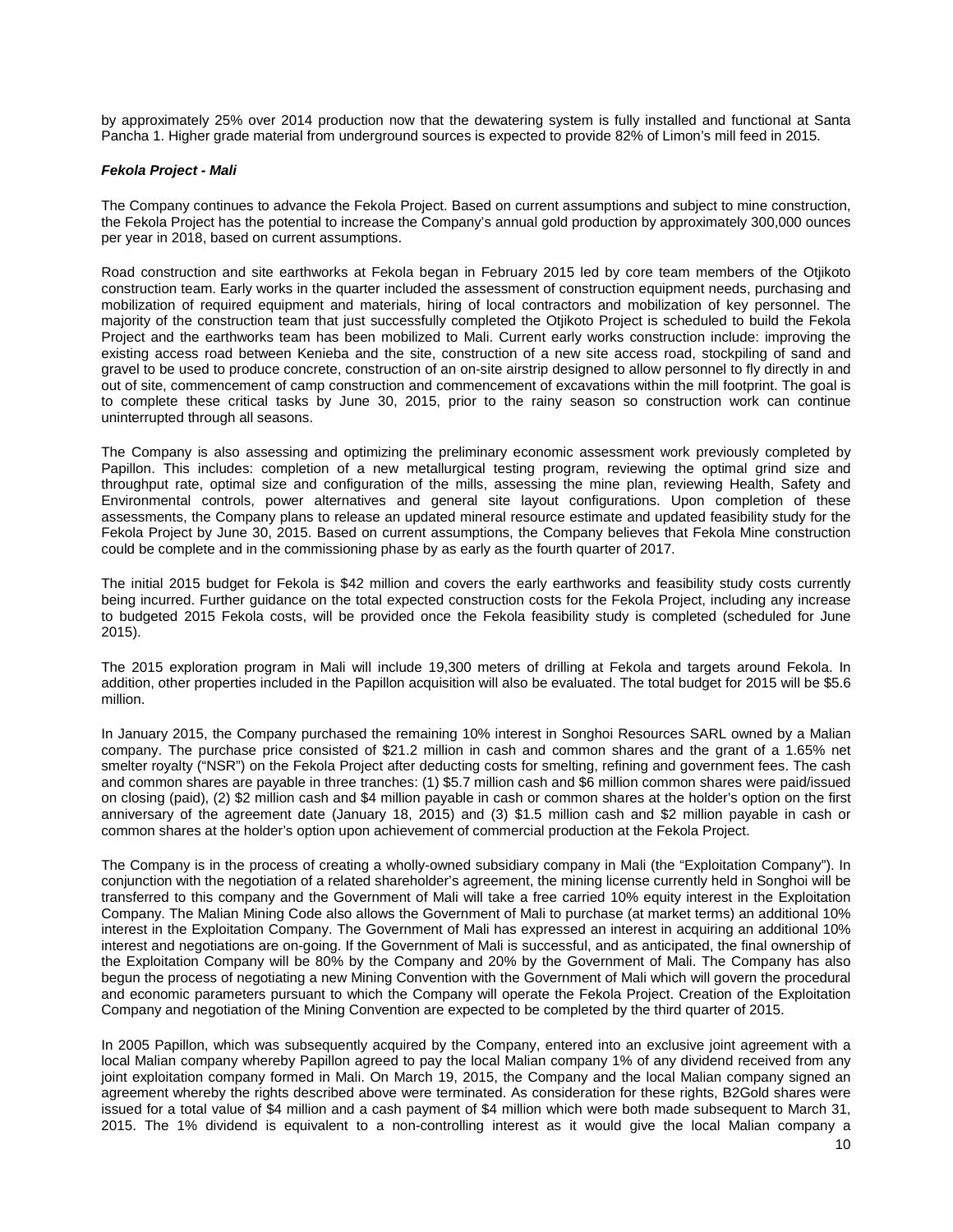participation in the net assets of any joint exploitation company. As a result, the \$8 million consideration paid was recorded as a charge to retained deficit.

#### *Kiaka Project – Burkina Faso*

An environmental and social impact assessment (ESIA) was completed and submitted to the regulatory agencies in February 2014 and a permitting study to advance the Kiaka Project to an exploitation licence was completed and submitted to the Ministry of Mines and Energy in Burkina Faso in March 2014. The two permitting applications were based on processing 6 million tonnes per annum of higher grade ore at the plant while the lower grade ore is stockpiled, and uses a smaller pit that resulted in an improved ore to waste ratio. The Company completed the public consultation process and other requirements and formal approval of the ESIA was granted on April 15, 2015. With the approval of the ESIA, the Ministry of Mines and Energy can now proceed with the approval process for the exploitation license.

The Company intends to update the feasibility report for Kiaka by the first quarter of 2016. This will allow additional time for updating the Mineral Resource model with all current information.

#### **LIQUIDITY AND CAPITAL RESOURCES**

At March 31, 2015 the Company had cash and cash equivalents of \$128.2 million compared to cash and cash equivalents of \$132.6 million at December 31, 2014. Working capital at March 31, 2015 was \$143.4 million compared to working capital of \$175.0 million at December 31, 2014. Strong cash flow from operations for the first quarter of 2015 of \$58.7 million was used to fund the Company's capital expenditure needs.

Cash flow from operating activities was \$58.7 million during the three months ended March 31, 2015 compared to \$18.4 million during same period in 2014 including a positive working capital change of \$37.7 million. The main changes in working capital related to value-added and other tax receivables and inventories. In the first quarter of 2014, cashflows were negatively impacted by \$10.9 million relating to the timing of Otjikoto construction VAT recoveries. This was not repeated in the first quarter of 2015. In addition sales in the first quarter of 2015 benefitted from a drawdown of bullion inventory of 9,612 ounces at Masbate, generating sales of \$11.6 million. At the end of December 31, 2014, Masbate inventories had built up due to the late timing of production shipments and a refinery shut down which meant that sales of December 2014 gold shipments were pushed into early January 2015.

Cash from operating activities before changes in working capital were consistent across the comparable quarters, even in a lower gold price environment reflecting the continued strong performance of the Company's operating mines, and most significantly the addition of the low cost Otjikoto Mine in the first quarter of 2015.

For the three months ended March 31, 2015, resource property expenditures totalled \$56.9 million with the most significant component being Otjikoto Mine net capital expenditures of \$13.5 million for the period which included a preproduction revenue offset of \$23.1 million. Commercial production was achieved ahead of schedule on February 28, 2015. The Otjikoto Mine net capital expenditures were \$13.5 million for the first quarter of 2015 consisting of expansion costs of \$6.3 million, a net cash inflow of \$7.1 million for pre-commercial sales proceeds offset by pre-commercial production costs (the pre-production revenue offset was \$23.1 million) and development costs of \$14.3 million. The Otjikoto Mine development expenditures included payments for the three months ended March 31, 2015 totalling \$8.1 million for capital costs incurred and liabilities recorded in 2014. At March 31, 2015, accounts payable and accrued liabilities include \$6.3 million of Otjikoto capital costs incurred but not paid.

As at March 31, 2015, the Company had utilized \$125 million of its Existing RCF, leaving \$75 million available under the existing facility. The Company also has \$6.5 million available to draw on its Otjikoto equipment loan facility, based on quarter-end foreign exchange rates. The Company is required to maintain a deposit in a debt service reserve account ("DSRA") on the Otjikoto equipment loan equal at all times to the total of the principal, interest and other payments that become payable over the next six month period. As at March 31, 2015, the balance in the DSRA increased to \$4.1 million as a result of the additional amounts drawn during the first quarter of 2015.

The Company is well advanced in negotiations with its lenders and a syndicate of international banks to increase the term and amount of its revolving credit facility from \$200 million to approximately \$400 million (the "New RCF"). Closing of the New RCF is expected later in the second quarter of 2015.

The Company believes that closing of the proposed New RCF coupled with strong operating cashflows from the Company's existing mine operations will provide the Company with adequate resources both to maintain its operations and fund construction of the Fekola Project (anticipated late 2017), based on current assumptions, including current gold prices.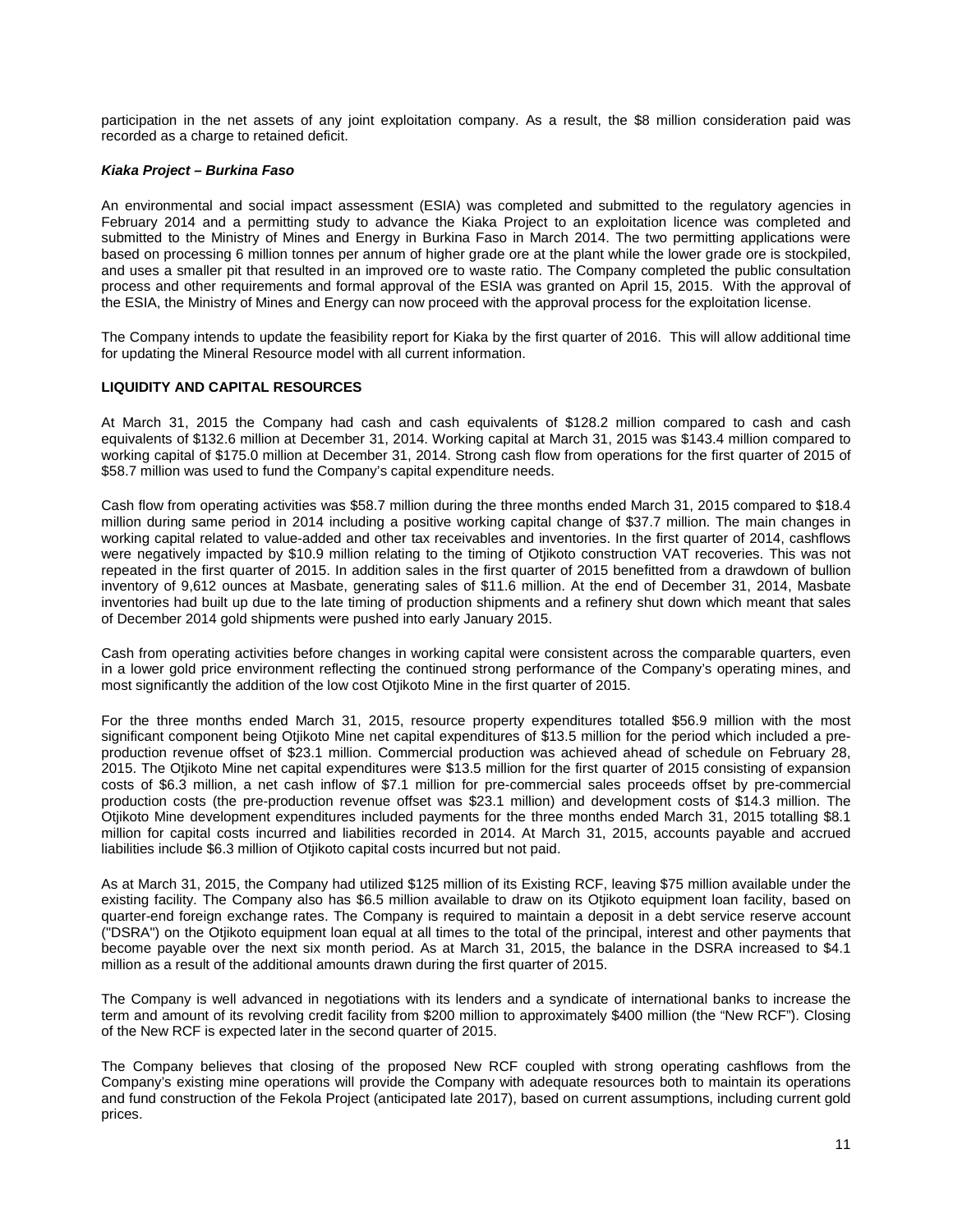#### *Derivative financial instruments*

As a result of the requirements under the Existing Credit Facility, the Company entered into a series of "zero-cost put/ call" collar contracts for gold with settlements scheduled between January 30, 2015 and December 31, 2018 with an average floor price of \$1,000 per ounce and an average ceiling price of \$1,721 per ounce. These derivative instruments were not designated as hedges by the Company and recorded at their fair value at the end of each reporting period with changes in fair value recorded in the statement of operations. Adjustments to the market value are included in the statement of operations.

For the three months ended March 31, 2015, the Company's gold collars had an estimated fair value of \$0.3 million. The following is a summary, by maturity dates, of the Company's gold collar contracts outstanding as at March 31, 2015:

|                                                                                      | 2015            | 2016                  |   | 2017            |    | 2018           |    | Total           |  |
|--------------------------------------------------------------------------------------|-----------------|-----------------------|---|-----------------|----|----------------|----|-----------------|--|
| Gold zero-cost collars:                                                              | 7.650           | 10.200                |   | 10.200          |    | 1.400          |    | 29.450          |  |
| Floor amount (ounces)<br>$\blacksquare$<br>Average floor price<br>$\blacksquare$     | \$<br>1.000     | \$<br>1.000           | S | 1.000           | \$ | 1.000          | \$ | 1,000           |  |
| Ceiling amount (ounces)<br>$\blacksquare$<br>Average ceiling price<br>$\blacksquare$ | 13.725<br>1.721 | \$<br>18.300<br>1.721 |   | 18.300<br>1.721 | S  | 2.100<br>1.700 | S  | 52.425<br>1.721 |  |

In the fourth quarter of 2014 the Company entered into a series of forward contracts for the purchase of fuel oil, gas oil and diesel with settlements scheduled between January 2015 and January 2017. These derivative instruments were not designated as hedges by the Company and are being recorded at their fair value at the end of each reporting period with changes in fair value recorded in the statement of operations. Adjustments to the market value are included in the statement of operations.

For the three months ended March 31, 2015, the Company's fuel forwards has an estimated fair value of \$(3.1) million. At March 31, 2015, the Company had the following fuel forwards outstanding:

|                                                                                                       | 2015                 | 2016                 | 2017              |    | <b>Total</b>   |
|-------------------------------------------------------------------------------------------------------|----------------------|----------------------|-------------------|----|----------------|
| Forward – fuel oil:<br>Litres (thousands)<br>$\blacksquare$<br>Average strike price<br>$\blacksquare$ | \$<br>15,030<br>0.40 | \$<br>10,906<br>0.38 | \$<br>840<br>0.38 | \$ | 26,776<br>0.39 |
| Forward – gas oil:<br>Litres (thousands)<br>Average strike price<br>۰.                                | \$<br>6,570<br>0.54  | \$<br>4,735<br>0.53  | \$<br>364<br>0.53 | S  | 11,669<br>0.54 |
| Forward - diesel:<br>Litres (thousands)<br>$\blacksquare$<br>Average strike price                     | \$<br>6,427<br>0.50  | \$<br>4,403<br>0.53  | \$<br>335<br>0.53 | S  | 11,165<br>0.51 |

#### *Gold commitments*

Under the terms of the Existing Credit Facility, the Company is required to maintain a series of rand denominated gold forward contracts, within certain parameters, over the term of the facility in order to manage the risk of volatility in the Company's future operating income and reduce risk in respect of debt service obligations. These contracts are excluded from the scope of IAS 39, accounted for as executory contracts as they were entered into and continue to be held for the purpose of delivery in accordance with the Company's expected production schedule. No fair value gains and losses on these commodity contracts have been recorded in the financial statements. The effect of these contracts will be to provide a fixed price in rand for a portion of gold sales.

During the three months ended March 31, 2015, the Company delivered 7,749 ounces into these contracts at an average rand price of 14,735 per ounce.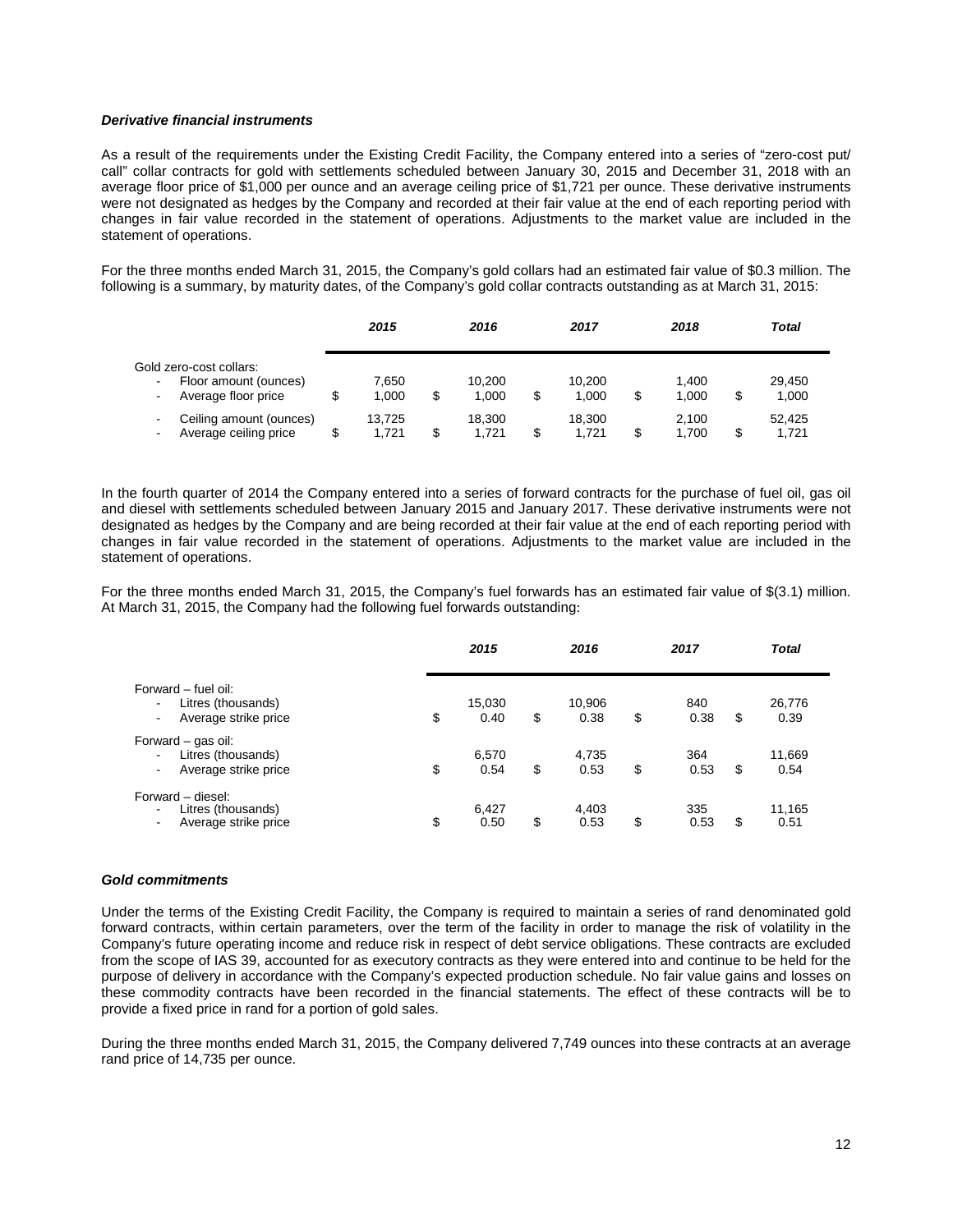At March 31, 2015, the following gold forward contracts with respect to the Otjikoto Project were outstanding (by maturity dates):

|                                     | 2015   | 2016   | 2017   | 2018   | <b>Total</b> |
|-------------------------------------|--------|--------|--------|--------|--------------|
| Gold forward contracts:<br>- Ounces | 27,747 | 52,986 | 55.716 | 48.216 | 184,665      |
| - Average price per ounce (rand)    | 14,917 | 15,500 | 15,587 | 15,727 | 15,492       |

## *Operating activities*

Cash flow from operating activities was \$58.7 million during the three months ended March 31, 2015 compared to \$18.4 million during same period in 2014 resulting from a positive working capital change of \$37.7 million. Cash from operating activities before changes in working capital were consistent across the comparable quarters, even in a lower gold price environment reflecting the continued strong performance of the Company's operating mines, including the addition of the Otiikoto Mine in the first quarter of 2015.

## *Financing activities*

The Company's cash from financing activities for the three months ended March 31, 2015 was \$0.4 million. The Company made a drawdown of \$3.9 million on the Otjikoto equipment loan facility during the first quarter of 2015 and made repayments on the following facilities: Otjikoto equipment loan facility - \$1.7 million and Libertad equipment loan - \$0.4 million. The Company also paid \$1.5 million for interest and commitment fees during the first quarter of 2015.

# *Investing activities*

During the three months ended March 31, 2015, capital expenditures on sustaining capital, pre-stripping and development at the Masbate Mine (see "Masbate Mine" section) totalled \$4.1 million (Q1 2014 - \$9.5 million), the Libertad Mine (see "La Libertad Mine" section) totalled \$6.1 million (Q1 2014 - \$7.8 million), and the Limon Mine (see "Limon Mine" section) totalled \$5.4 million (Q1 - 2014 - \$4.8 million). The Otjikoto Mine net capital expenditures were \$13.5 million for the first quarter of 2015 consisting of expansion costs of \$6.3 million, a net cash inflow of \$7.1 million for pre-commercial production sales proceeds offset by pre-commercial production costs (the pre-commercial production revenue offset was \$23.1 million) and development costs of \$14.3 million. Capital expenditures at the Fekola Project for the first quarter of 2015 were \$18.5 million and related to early road construction and site earthworks, including road construction and the acquisition of equipment.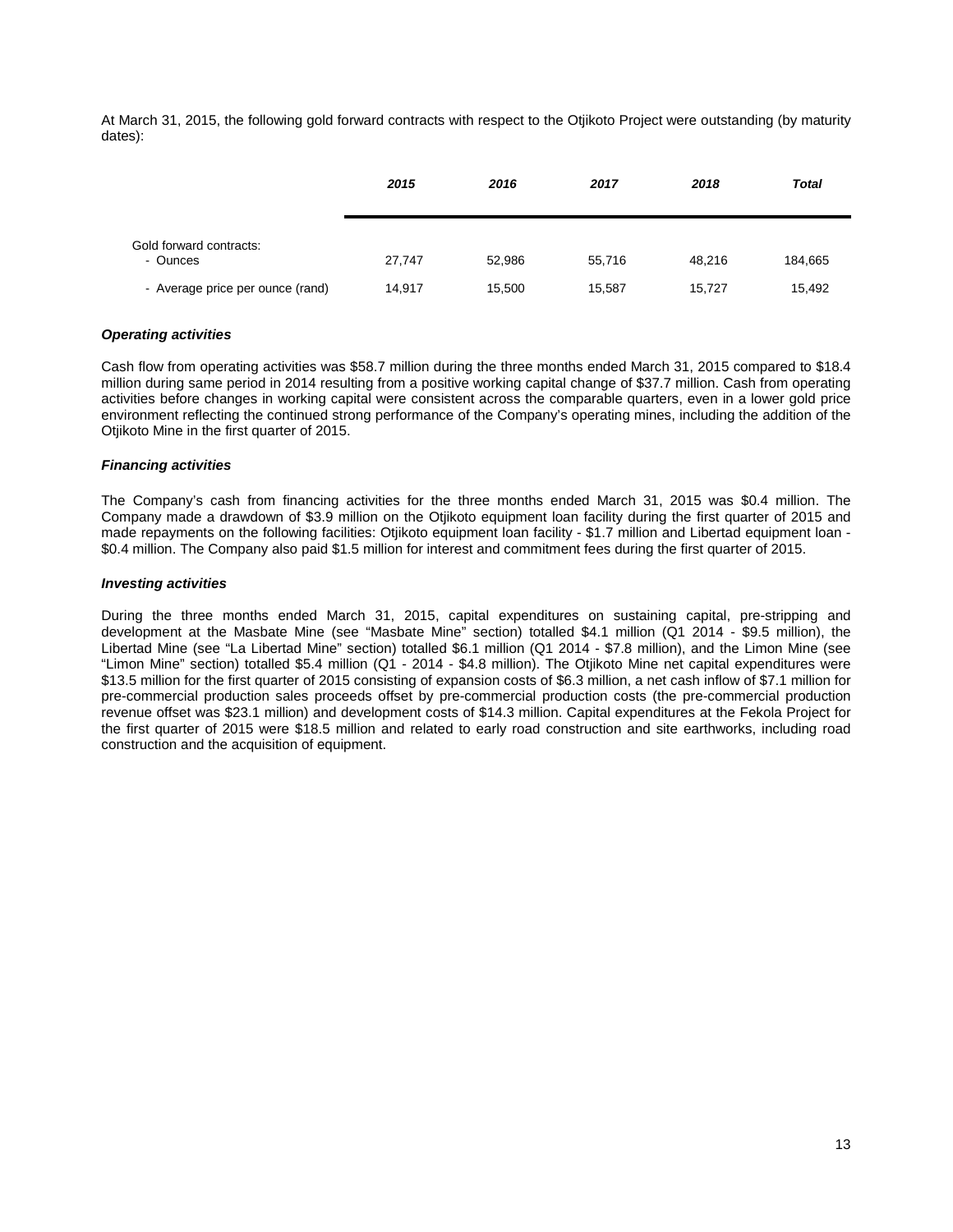## *Exploration*

Resource property expenditures on exploration are disclosed in the table below.

|                                                                                                                                                                                      | Three months ended<br>March 31<br>(unaudited)<br>2015<br>2014 |                                                              |
|--------------------------------------------------------------------------------------------------------------------------------------------------------------------------------------|---------------------------------------------------------------|--------------------------------------------------------------|
|                                                                                                                                                                                      | \$<br>(000's)                                                 | \$<br>(000's)                                                |
| Masbate, exploration<br>Libertad Mine, exploration<br>Limon Mine, exploration<br>Otjikoto exploration<br>Kiaka, exploration<br>Calibre joint operation (Primavera)<br>Pavon<br>Other | 1,203<br>1,049<br>847<br>802<br>649<br>417<br>385<br>430      | 1,659<br>1,166<br>979<br>1,081<br>1,885<br>334<br>601<br>473 |
|                                                                                                                                                                                      | 5,782                                                         | 8,178                                                        |

#### *Masbate Mine*

The Masbate exploration budget for 2015 is approximately \$5.4 million including 13,100 meters of drilling. The program is now focused in the Pajo area. B2Gold's geological team believes there is good potential to increase the Masbate reserves and resources with additional exploration drilling.

#### *La Libertad Mine*

La Libertad exploration budget for 2015 is approximately \$5 million for a total of 13,100 metres of planned diamond drilling. The program comprises largely brownfields (near mine) drilling, including Jabali Antenna East infill drilling, Mojon underground potential and other targets to be developed. Regionally, the Libertad exploration program continues to generate targets within the mineral claim area. B2Gold's exploration team believe there is potential to extend the mine life at Libertad with underground and small open pit targets.

#### *Limon Mine*

The Limon exploration budget for 2015 is approximately \$4.2 million for a total of 9,400 metres of planned diamond drilling. The program largely comprises brownfields (near mine) drilling, including #8 shaft infill drilling, Veta Nueva area underground resource drilling and some blue-sky potential to the west of the property. Regionally, the exploration teams continue to follow up on extensions to the main vein systems and open pit potential up-dip of previously mined vein targets. Based on results to date, B2Gold's exploration team believes there is potential to further increase the current mine life of the Limon Mine.

#### *Otjikoto*

On January 20, 2015, the Company announced updated mineral resource estimate for the Wolfshag zone. The updated inferred mineral resource contains 675,000 ounces of gold within 2.581 million tonnes grading 8.14 g/t gold utilizing a 3 g/t cut-off. This inferred resource is below a pit shell containing an additional 1.035 million tonnes at 2.81 g/t gold (93,000 ounces gold) in the indicated category. The Company expects to complete an updated mine plan by the end of 2015 which will incorporate open pit and underground mining from Wolfshag into the Otjikoto Mine Plan.

The 2015 exploration program around Otjikoto will include 18,700 meters in drilling to further test and infill the down plunge extension of the Wolfshag resource and to commence testing of the down plunge higher grade shoots at Otjikoto. The total exploration budget in 2015 is \$5.7 million.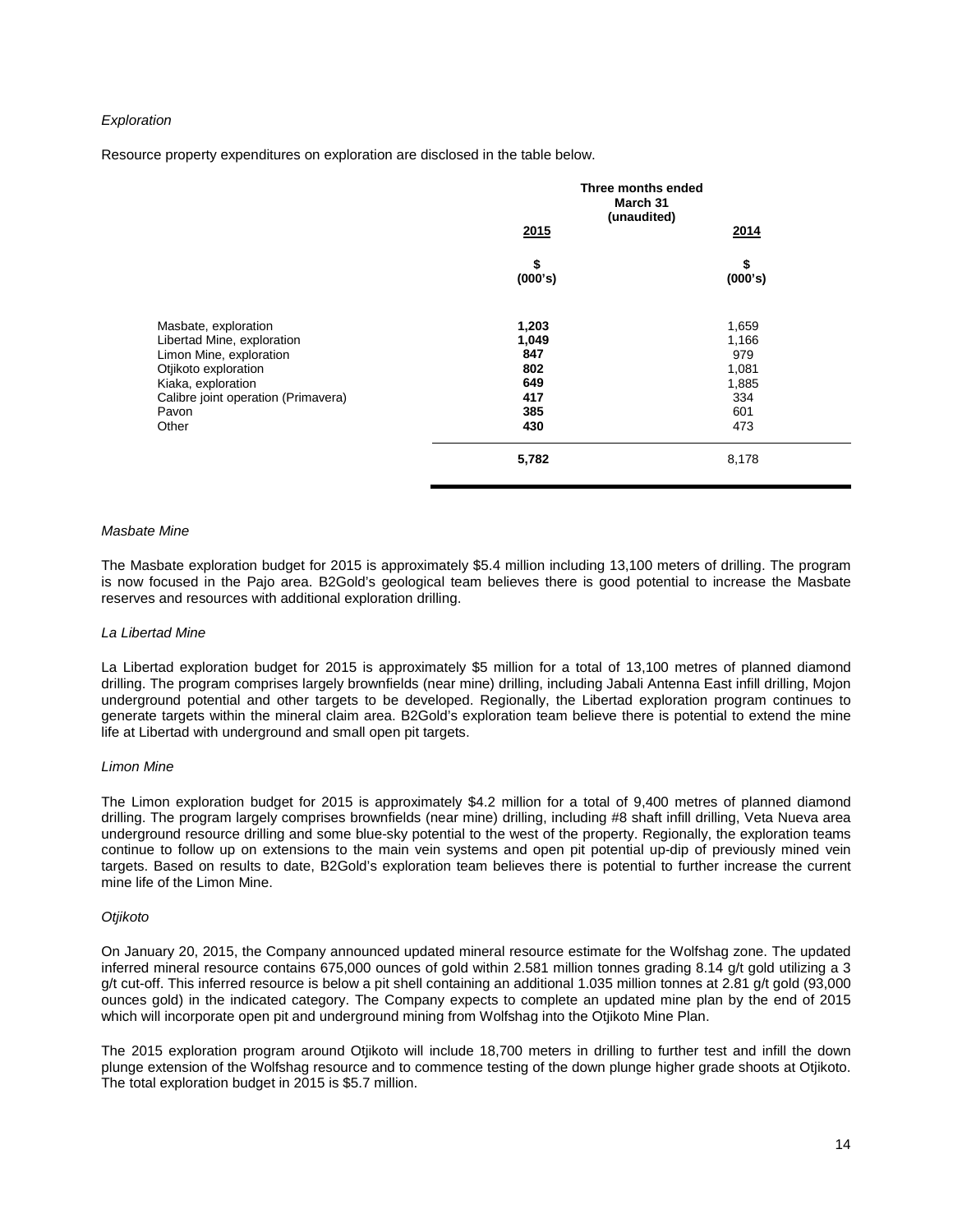# **CRITICAL ACCOUNTING ESTIMATES**

Full disclosure of the Company's accounting policies and significant accounting judgments and estimation uncertainties in accordance with IFRS can be found in Note 5 of its audited consolidated financial statements as at December 31, 2014. Management considers the following estimates to be the most critical in understanding the judgments involved in preparing the Company's interim consolidated financial statements and the uncertainties that could impact its results of operations, financial condition and cash flows:

- Ore reserve and resource estimates;
- Uncertain tax positions.

## *Ore reserve and resource estimates*

Ore reserves are estimates of the amount of ore that can be economically and legally extracted from the Company's mining properties. The Company estimates its ore reserves and mineral resources based on information compiled by appropriately qualified persons relating to the geological data on the size, depth and shape of the ore body, and requires complex geological judgments to interpret the data. The estimation of recoverable reserves is based upon factors such as estimates of foreign exchange rates, commodity prices, future capital requirements, metallurgical recoveries, and production costs along with geological assumptions and judgments made in estimating the size, and grade of the ore body. Changes in the reserve or resource estimates may impact the carrying value of mining interests, mine restoration provisions, recognition of deferred tax assets, and depreciation and amortization charges.

## *Uncertain tax positions*

The Company is periodically subject to income tax audits at its operating mine locations. During the three months ended March 31, 2015, the Company settled some of the assessments resulting in a reduction in the provision and an associated income tax recovery of \$2 million. At March 31, 2015, the Company has a provision totalling \$4 million outstanding (December 31, 2014 - \$6 million) representing its best estimate of the outcome of current assessments. The Company is appealing the assessments received and the final outcome of such appeals are not determinable at this time. The provisions made to date may be subject to change and such change may be material.

# **RISKS AND UNCERTAINTIES**

The exploration and development of natural resources are highly speculative in nature and are subject to significant risks. For details of these risks, please refer to the risk factors set forth in the Company's AIF which could materially affect the Company's future operating results and could cause actual events to differ materially from those described in forward-looking statements relating to the Company. Additional risks and uncertainties not presently known to the Company or that the Company currently considers immaterial may also impair the business, operations and future prospects of the Company. If any of the risks actually occur, the business of the Company may be harmed and its financial condition and results of operations may suffer significantly.

## **INTERNAL CONTROL OVER FINANCIAL REPORTING**

The Company's management, with the participation of the Company's Chief Executive Officer and Chief Financial Officer are responsible for establishing and maintaining adequate internal control over financial reporting. The Company's internal control over financial reporting is a process designed to provide reasonable assurance regarding the reliability of financial reporting and the preparation of financial statements for external purposes in accordance with IFRS. Any system of internal control over financial reporting, no matter how well designed, has inherent limitations. As a result, even those systems determined to be effective can only provide reasonable assurance regarding the preparation of financial statements.

The Company's management has determined that there has been no change in the Company's internal control over financial reporting during the three months ended March 31, 2015, that has materially affected, or is reasonably likely to materially affect, the Company's internal control over financial reporting.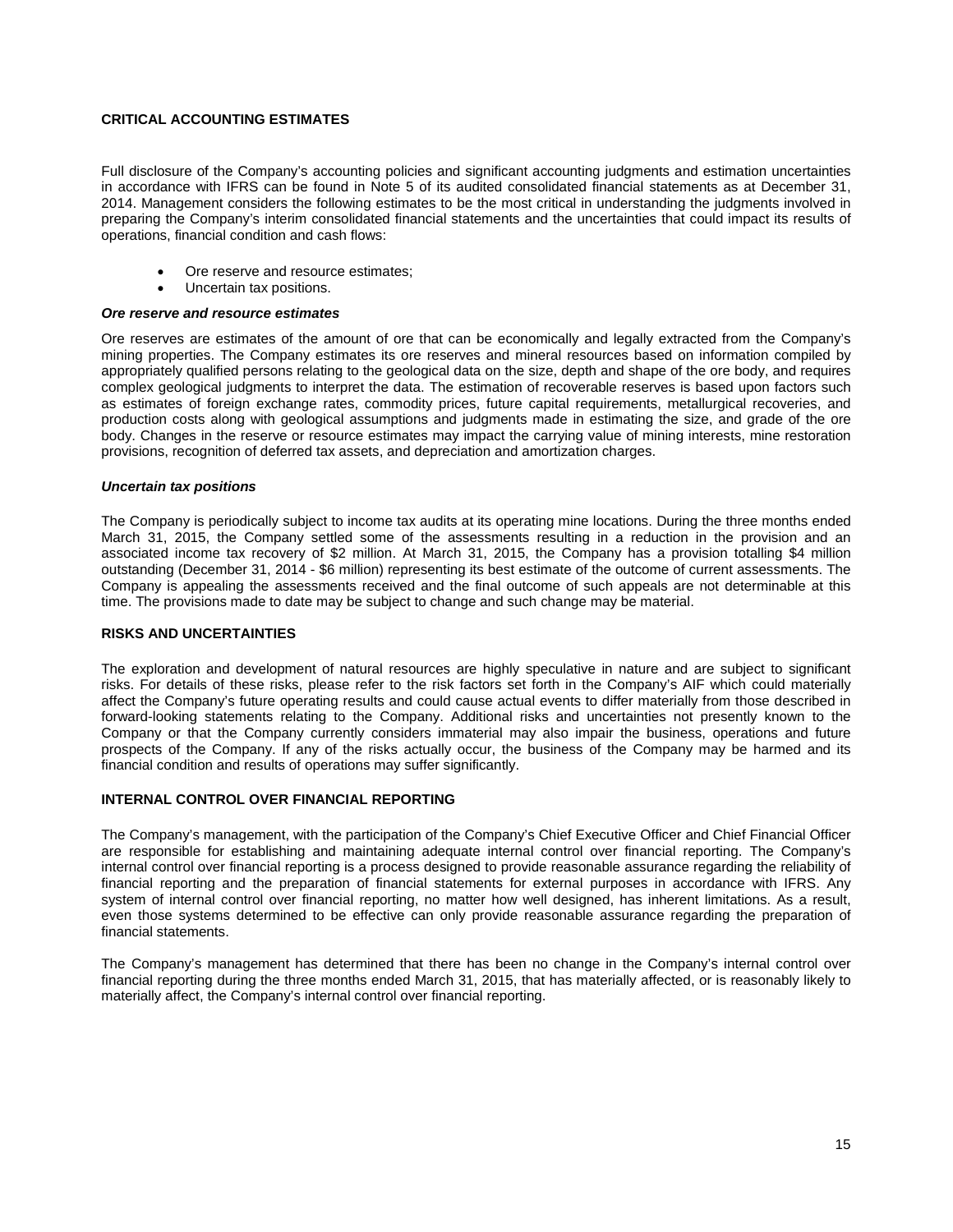## **NON-IFRS MEASURES**

#### *Cash operating costs per gold ounce and total cash costs per gold ounce*

''Cash operating costs per gold ounce'' and "total cash costs per gold ounce" are common financial performance measures in the gold mining industry but with no standard meaning under IFRS. Management believes that, in addition to conventional measures prepared in accordance with IFRS, certain investors use this information to evaluate our performance and ability to generate cash flow. Accordingly, it is intended to provide additional information and should not be considered in isolation or as a substitute for measures of performance prepared in accordance with IFRS. The measure, along with sales, is considered to be a key indicator of a Company's ability to generate earnings and cash flow from its mining operations.

Cash cost figures are calculated in accordance with a standard developed by The Gold Institute, which was a worldwide association of suppliers of gold and gold products and included leading North American gold producers. The Gold Institute ceased operations in 2002, but the standard is the accepted standard of reporting cash cost of production in North America. Adoption of the standard is voluntary and the cost measures presented may not be comparable to other similarly titled measures of other companies. Other companies may calculate these measures differently. Cash operating costs and total cash costs per ounce are derived from amounts included in the statement of operations and include mine site operating costs such as mining, processing, smelting, refining, transportation costs, royalties and production taxes, less silver by-product credits. The table below shows a reconciliation of cash operating costs per ounce and total cash costs per ounce to production costs:

|                                                                                          |                   | Three months ended<br>March 31<br>(unaudited) |  |  |
|------------------------------------------------------------------------------------------|-------------------|-----------------------------------------------|--|--|
|                                                                                          | 2015              | 2014                                          |  |  |
|                                                                                          | \$<br>(000's)     | \$<br>(000's)                                 |  |  |
| Production costs per consolidated financial statements<br>Inventory sales adjustment     | 77,823<br>(9,759) | 62,305<br>(1,205)                             |  |  |
| <b>Cash operating costs</b><br>Royalties and production taxes per consolidated financial | 68,064            | 61,100                                        |  |  |
| statements                                                                               | 4,995             | 4,310                                         |  |  |
| <b>Total cash costs</b>                                                                  | 73,059            | 65,410                                        |  |  |
| Gold production (in ounces)                                                              | 97,044            | 96,303                                        |  |  |
| Cash operating costs per ounce of gold production<br>(\$/ounce)                          | 701               | 634                                           |  |  |
| Total cash costs per ounce of gold production (\$/ounce)                                 | 753               | 679                                           |  |  |

## *All-in Sustaining Costs per Gold Ounce*

In June 2013, the World Gold Council, a non-regulatory association of the world's leading gold mining companies established to promote the use of gold to industry, consumers and investors, provided guidance for the calculation of the measure "All-in sustaining costs per gold ounce", which has no standard meaning under IFRS. These standards became effective January 1, 2014. Management believes that the all-in sustaining costs per gold ounce measure provides additional insight into the costs of producing gold by capturing all of the expenditures required for the discovery, development and sustaining of gold production and allows the Company to assess its ability to support capital expenditures to sustain future production from the generation of operating cash flows. Management believes that, in addition to conventional measures prepared in accordance with IFRS, certain investors use this information to evaluate our performance and ability to generate cash flow. Accordingly, it is intended to provide additional information and should not be considered in isolation or as a substitute for measures of performance prepared in accordance with IFRS.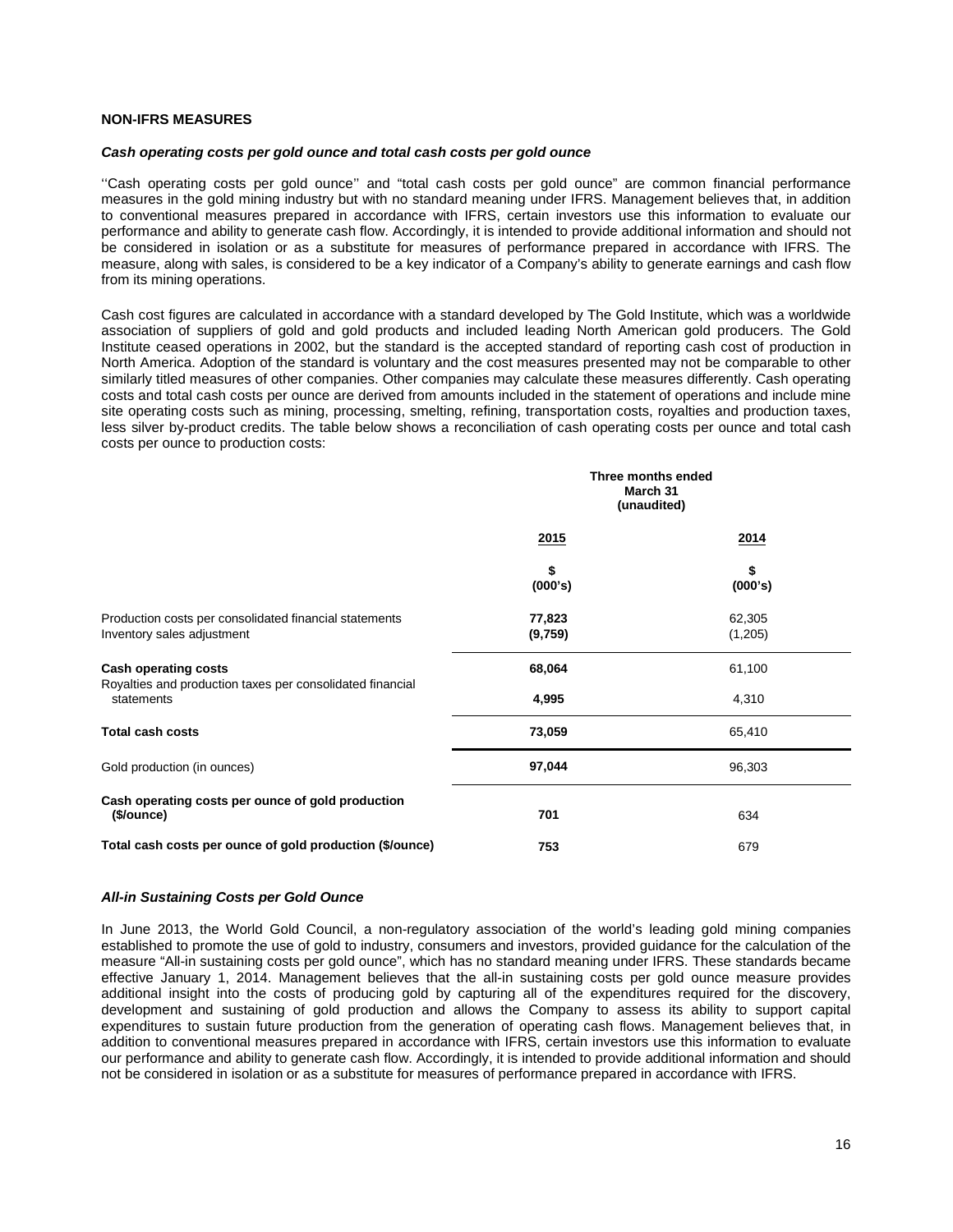B2Gold defines all-in sustaining costs per ounce as the sum of cash operating costs, royalty and production taxes, capital expenditures and exploration costs that are sustaining in nature, corporate general and administrative costs, share-based payment expenses related to RSUs, community relations expenditures, and reclamation liability accretion, all divided by the total gold ounces produced to arrive at a per ounce figure.

The table below shows a reconciliation of all-in sustaining costs per ounce to the unaudited condensed interim consolidated financial statements:

|                                                                                      | Three months ended<br>March 31<br>(unaudited) |                   |  |
|--------------------------------------------------------------------------------------|-----------------------------------------------|-------------------|--|
|                                                                                      | 2015                                          | 2014              |  |
|                                                                                      | \$<br>(000's)                                 | \$<br>(000's)     |  |
| Production costs per consolidated financial statements<br>Inventory sales adjustment | 77,823<br>(9,759)                             | 62,305<br>(1,205) |  |
| <b>Cash operating costs</b>                                                          | 68,064                                        | 61,100            |  |
| Royalties and production taxes per consolidated financial                            |                                               |                   |  |
| statements                                                                           | 4,995                                         | 4,310             |  |
| Corporate administration                                                             | 9,708                                         | 7,322             |  |
| Share-based payments $-$ RSUs <sup>(1)</sup>                                         | 2,159                                         | 1,156             |  |
| Community relations                                                                  | 849                                           | 1,509             |  |
| Reclamation liability accretion <sup>(2)</sup>                                       | 350                                           | 259               |  |
| Realized losses on fuel derivative contracts                                         | 554                                           |                   |  |
| Sustaining capital expenditures <sup>(3)</sup>                                       | 15,322                                        | 20,844            |  |
| Sustaining exploration <sup>(3)</sup>                                                | 3,901                                         | 3,516             |  |
| Total all-in sustaining costs                                                        | 105,902                                       | 100,016           |  |
| Gold production (in ounces)                                                          | 97,044                                        | 96,303            |  |
| All-in sustaining cost per ounce of gold production<br>(\$/ounce)                    | 1,091                                         | 1,039             |  |

*(1) Included as a component of Share-based payments on the statement of operations.* 

*(2) Excludes reclamation accretion relating to Farley Lake, Kiaka and Fekola.*

*(3) Refer to Sustaining Capital Expenditures and Exploration reconciliation below.*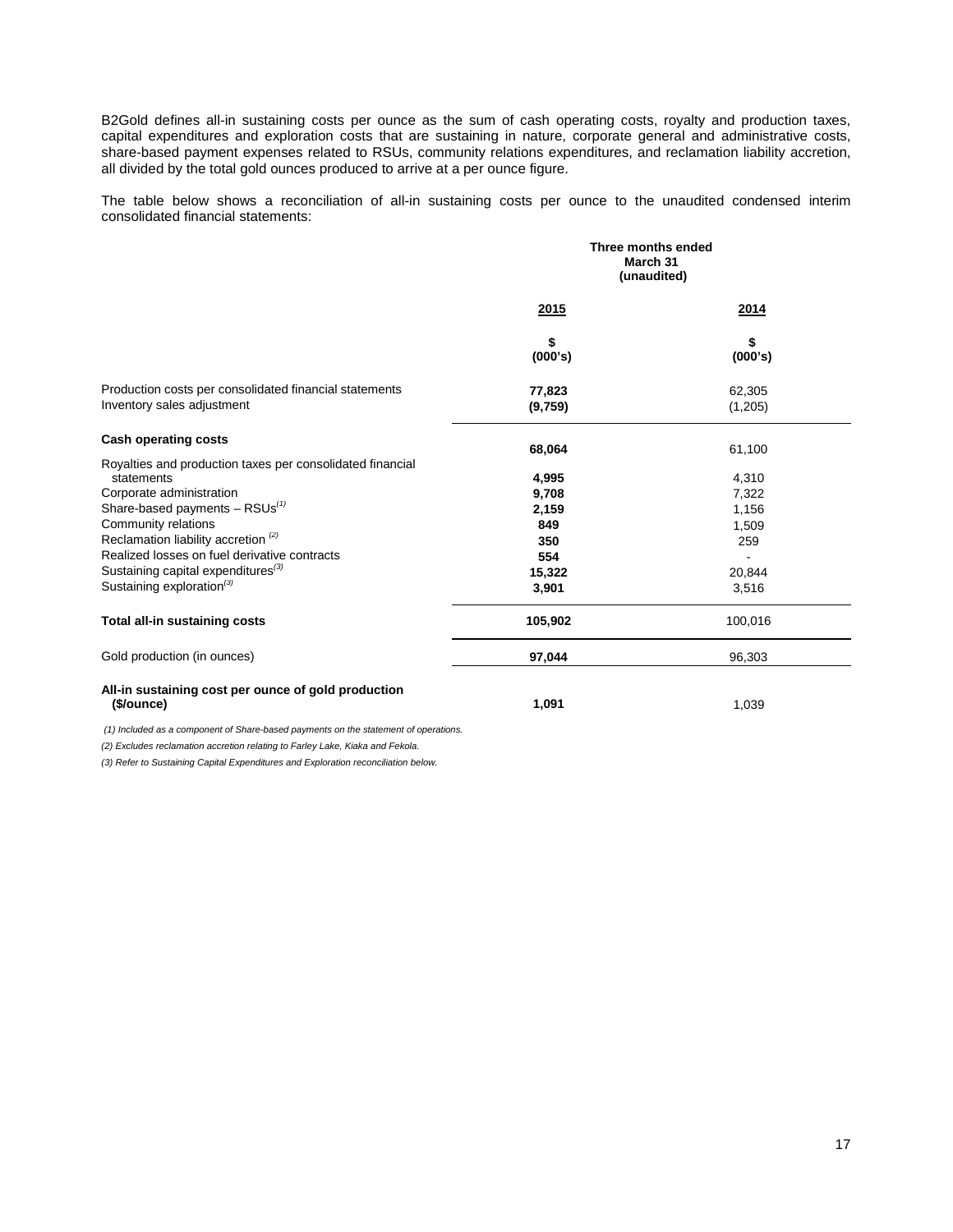The table below shows a reconciliation of the sustaining capital expenditures and exploration to the unaudited condensed interim consolidated financial statements:

|                                                                                                                           | Three months ended<br>March 31<br>(unaudited) |               |  |
|---------------------------------------------------------------------------------------------------------------------------|-----------------------------------------------|---------------|--|
|                                                                                                                           | 2015                                          | 2014          |  |
|                                                                                                                           | \$<br>(000's)                                 | \$<br>(000's) |  |
| Operating mine expenditures per statement of cash flows<br>Otjikoto mine construction, expansion and pre-production costs | 29,188                                        | 22,146        |  |
| net of sales proceeds                                                                                                     | (13, 526)                                     |               |  |
| Jabali underground development                                                                                            | (340)                                         |               |  |
| Jabali antenna growth capital expenditure                                                                                 |                                               | (484)         |  |
| Santa Pancha 2 growth capital expenditure                                                                                 |                                               | (818)         |  |
| <b>Sustaining Capital Expenditures</b>                                                                                    | 15,322                                        | 20,844        |  |
| Operating mine exploration expenditures per statement of cash                                                             |                                               |               |  |
| flows                                                                                                                     | 3,901                                         | 3,804         |  |
| Montana/Pajo growth exploration                                                                                           |                                               | (288)         |  |
| <b>Sustaining Exploration</b>                                                                                             | 3,901                                         | 3,516         |  |

## *Adjusted net income*

Management believes that the presentation of adjusted net income is appropriate to provide additional information to investors regarding items that we do not expect to continue at the same level in the future or that management does not believe to be a reflection of the Company's ongoing operating performance. Management further believes that its presentation of this non-IFRS financial measure provides information that is useful to investors because it is an important indicator of the strength of our operations and the performance of our core business.

A reconciliation of net income to adjusted net income is set out in the table below:

|                                                                              |               | Three months ended<br>March 31<br>(unaudited) |
|------------------------------------------------------------------------------|---------------|-----------------------------------------------|
|                                                                              | 2015          | 2014                                          |
|                                                                              | \$<br>(000's) | \$<br>(000's)                                 |
| Net income (loss) for the period<br>Adjustments:                             | 6,341         | (23, 978)                                     |
| Gain on sale of Bellavista property                                          | (2, 192)      |                                               |
| (Gain) loss on fair value of convertible notes                               | (1,693)       | 38,287                                        |
| Share-based payments                                                         | 5,488         | 3,391                                         |
| Write-down of long-term investments                                          | 1,338         | 262                                           |
| Unrealized losses on derivative instruments                                  | 93            | 88                                            |
| Deferred income tax expense/(recovery)                                       | 1,533         | (878)                                         |
| Adjusted net income                                                          | 10,908        | 17,172                                        |
| Basic weighted average number of common shares<br>outstanding (in thousands) | 917,660       | 671,755                                       |
| Adjusted net earnings per share - basic (\$/share)                           | 0.01          | 0.03                                          |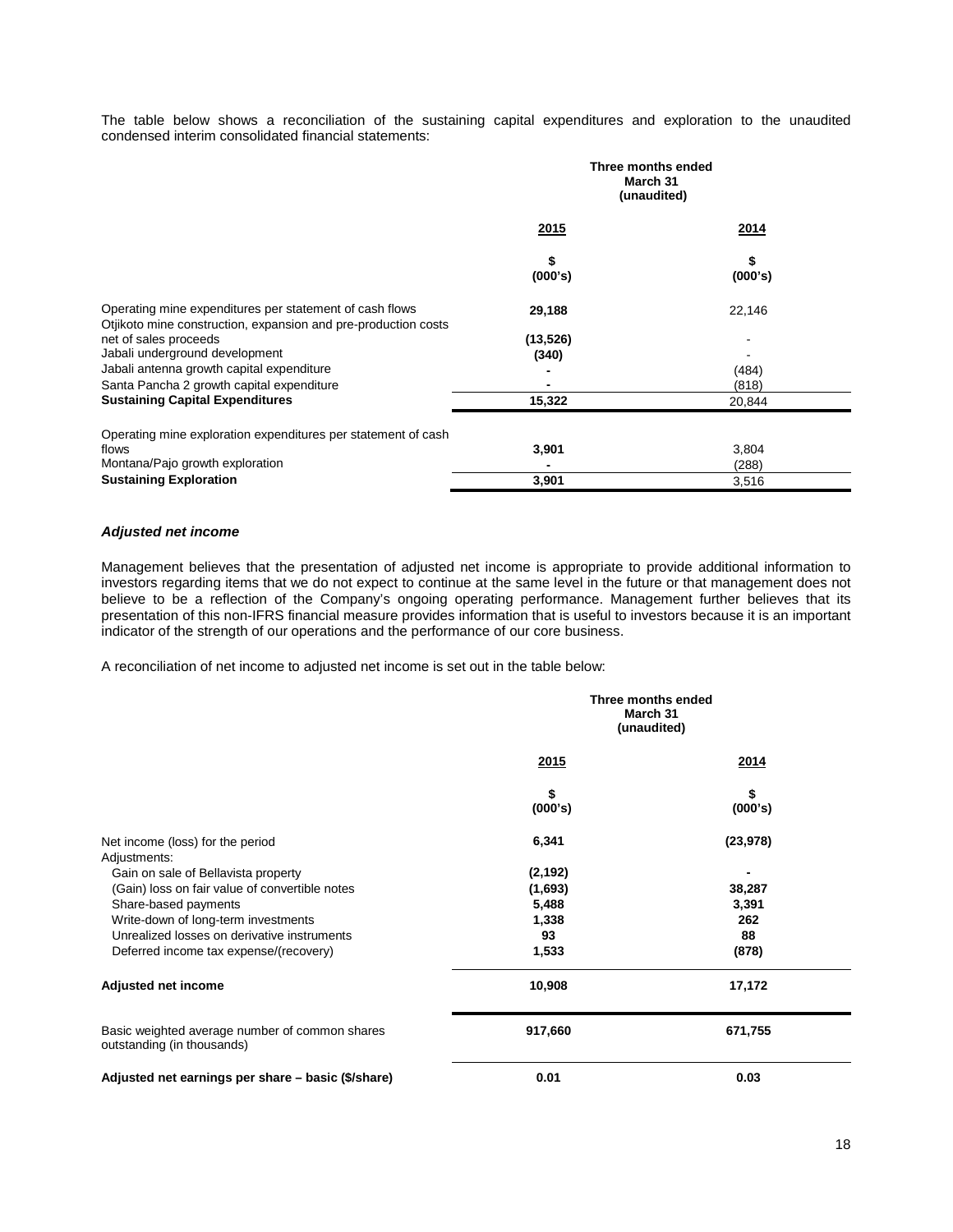## **SUMMARY OF UNAUDITED QUARTERLY RESULTS**

|                                                             | $Q_1$        | $Q_4$      | Q <sub>3</sub> | Q2        | <u>Q1</u> | $Q_4$   | Q <sub>3</sub> | Q2      |
|-------------------------------------------------------------|--------------|------------|----------------|-----------|-----------|---------|----------------|---------|
|                                                             | $2015^{(3)}$ | 2014       | 2014           | 2014      | 2014      | 2013    | 2013           | 2013    |
| Gold revenue (\$ in thousands)                              | 138,892      | 122,422    | 114,924        | 120,258   | 129,020   | 138,054 | 128,730        | 122,635 |
| Gold sold (ounces)                                          | 114,799      | 102,612    | 91,282         | 93,330    | 98,995    | 106,185 | 93,429         | 86,239  |
| Average realized gold price<br>(\$/ounce)                   | 1,210        | 1,193      | 1,259          | 1,289     | 1,303     | 1,300   | 1,378          | 1,422   |
| Gold produced (ounces)                                      | 97,044       | 111,804    | 90,192         | 85,704    | 96,303    | 105,577 | 98,992         | 82,083  |
| Cash operating costs <sup>(1)</sup><br>(\$/ounce gold)      | 701          | 646        | 732            | 720       | 634       | 638     | 653            | 732     |
| Total cash costs (1) (\$/ounce gold)                        | 753          | 686        | 772            | 766       | 679       | 678     | 698            | 782     |
| Net (loss) income for the period $(2)$<br>(\$ in thousands) | 6,341        | (356, 750) | (274, 128)     | (11, 529) | (23, 978) | 26,220  | 7,949          | 33,071  |
| Earnings (loss) per share $(2)$ -<br>basic $(\$)$           | 0.01         | (0.39)     | (0.39)         | (0.02)    | (0.04)    | 0.04    | 0.01           | 0.05    |
| Earnings (loss) per share $^{(2)}$ -<br>diluted $(\$)$      | 0.00         | (0.39)     | (0.39)         | (0.02)    | (0.04)    | 0.02    | 0.00           | 0.05    |
| Cash flows from operating activities<br>(\$ in thousands)   | 58,663       | 38,564     | 33,183         | 24,217    | 18,414    | 38,352  | 35,454         | 23,678  |

*(1) A cautionary note regarding non-IFRS measures is included in the section titled "Non-IFRS Measures."* 

*(2) Attributable to the shareholders of the Company.*

*(3) Starting March 1, 2015, the table includes results from the Otjikoto Mine which reached commercial production February 28, 2015.*

Quarterly gold revenue increased significantly in the first quarter of 2015 due to the start of commercial production at the Company's new Otjikoto Mine which contributed to higher ounces sold. The net loss recorded in the first quarter of 2014 primarily resulted from the loss on fair value of convertible notes of \$38.3 million recorded during the quarter, while the net loss in the second quarter of 2014 primarily related to the loss on fair value of convertible notes of \$4.4 million and a write-down of long-term investments of \$2.7 million. The net loss in the third and fourth quarters of 2014 reflect the \$298.4 million impairment charge relating to the Company's goodwill and investment in Gramalote joint venture and a \$436.0 million impairment charge, net of deferred income tax recoveries of \$130.8 million, relating to the Masbate Mine's long-lived assets, respectively.

## **OUTLOOK**

With the successful transition from construction to commercial production at the Otjikoto Mine, the Company is projecting another record year of gold production in 2015. Company-wide production in 2015 from the newly constructed Otjikoto Mine, and the Masbate, La Libertad and Limon Mines is expected to be in the range of 500,000 to 540,000 ounces of gold, an increase of approximately 35% over 2014 production. Consolidated cash operating costs are expected to be in the range of \$630 to \$660 per ounce. The substantial increase in the Company's consolidated gold production and the reduction in consolidated cash operating costs per ounce reflect the positive impact of new production from the Company's low-cost Otjikoto Mine which reached commercial production on February 28, 2015.

With the commencement of production at the Otjikoto Mine and the robust Fekola Project on the horizon, the Company continues to pursue its strong growth profile and low-cost gold production base. Based on current assumptions, B2Gold expects gold production to grow from 380,000 ounces in 2014 to approximately 900,000 ounces in 2018. The Company is currently conducting a feasibility work program at Fekola with the final feasibility study scheduled for completion in June 2015. Road construction and other additional earthworks commenced in February 2015. The Company is again utilizing the in-house construction team that recently completed the construction of the Otjikoto Mine. Based on current assumptions the Company expects to complete construction at Fekola and commence production ramp up in late 2017.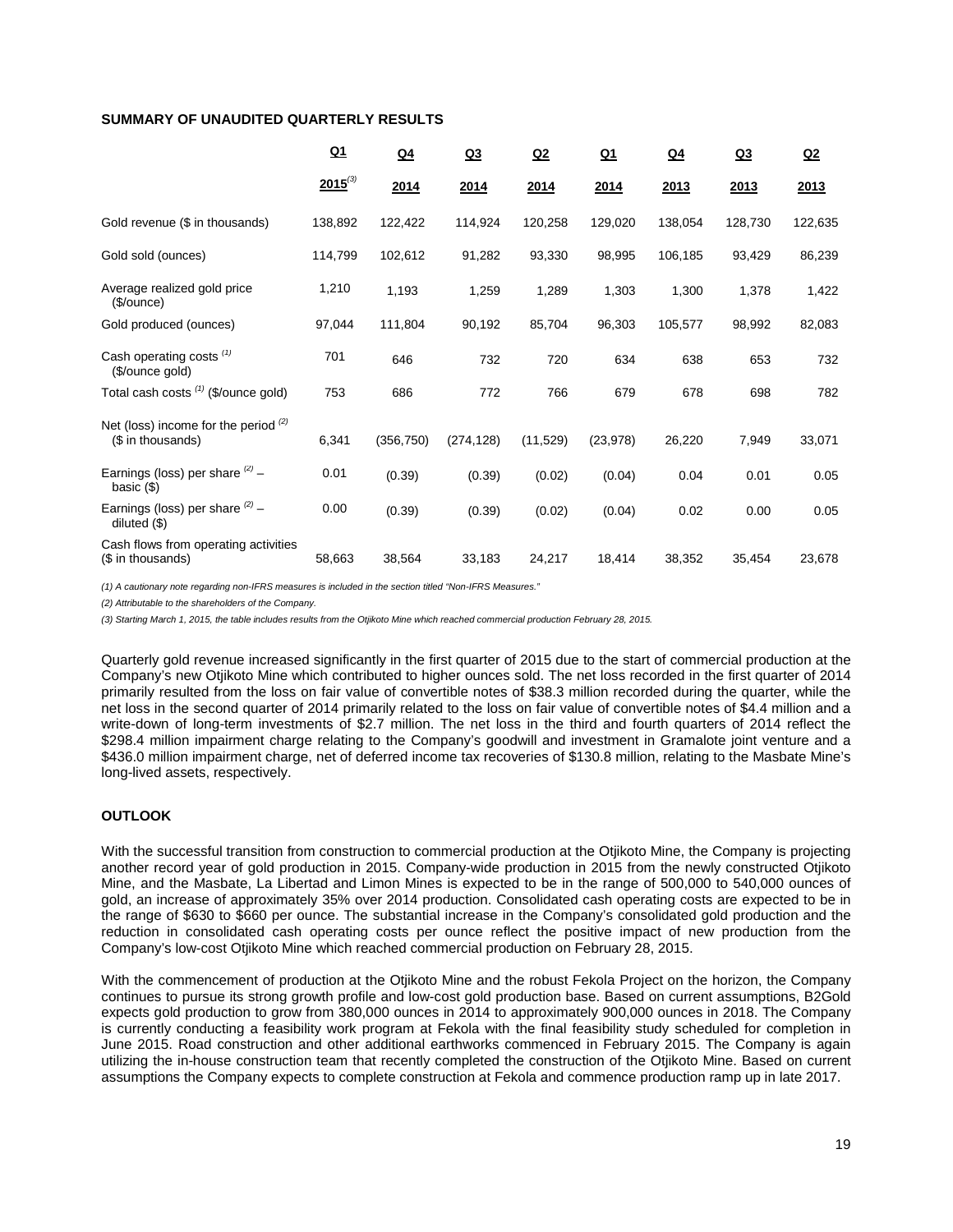The Company is well advanced in negotiations with its lenders and a syndicate of international banks to increase the term and amount of its revolving credit facility from \$200 million to approximately \$400 million (the "New RCF"). Closing of the New RCF is expected later in the second quarter of 2015.

The Company believes that closing of the proposed New RCF coupled with strong operating cashflows from the Company's existing mine operations will provide the Company with adequate resources both to maintain its operations and fund construction of the Fekola Project (anticipated late 2017), based on current assumptions, including current gold prices.

With the expansion at the Otjikoto Mine and the commencement of construction at Fekola, the Company remains committed to maintaining its strong growth pipeline and low cost structure. In addition, the Company will continue an aggressive exploration program focused primarily on brownfields exploration on the Company's existing projects.

Another important focus for the Company that continues to grow is our commitment to Corporate Social Responsibility. In 2014 we continued and added to many programs in the communities in which we work to improve the lives of others. Looking forward our commitment remains to focus on health, education and sustainable local business development.

# **OUTSTANDING SHARE DATA**

At May 12, 2015, 925,076,561 common shares were outstanding. In addition, there were approximately 62.1 million stock options outstanding with exercise prices ranging between Cdn.\$0.84 to Cdn.\$13.67 per share and 3.1 million RSUs.

# **CAUTION ON FORWARD-LOOKING INFORMATION**

This Management's Discussion and Analysis includes certain "forward-looking information" and "forward-looking statements" (collectively "forward-looking statements") within the meaning of applicable Canadian and United States securities legislation, including projections of future financial and operational performance; statements with respect to future events or future performance, estimated future revenues, production estimates, anticipated operating and production costs and revenue and future demand for and prices of commodities; and statements regarding anticipated exploration, development, construction, production, permitting and other activities on the Company's properties, including finalizing the Mining Convention with the Government of Mali and the potential development of the Fekola Project, the anticipated completion of the Fekola feasibility study and updating the Kiaka feasibility study, the projections included in existing technical reports, economic assessments and feasibility studies, the potential for expansion of mineral resources and reserves, including at the Masbate project, the potential for expansion of production capacity, including the cost reduction and continued ramp up and expansion of gold production at the Otjikoto mine and development of the adjacent Wolfshag zone, potential expansion options for the Masbate project and the potential to extend the mine life of the La Libertad and Limon mines, projected capital investments and exploration, and the availability of and potential for new credit facilities, including the New RCF. Estimates of mineral resources and reserves are also forward looking statements because they constitute projections, based on certain estimates and assumptions, regarding the amount of minerals that may be encountered in the future and/or the anticipated economics of production, should a production decision be made. All statements in this Management's Discussion and Analysis that address events or developments that we expect to occur in the future are forward-looking statements. Forward-looking statements are statements that are not historical facts and are generally, although not always, identified by words such as "expect", "plan", "anticipate", "project", "target", "potential", "schedule", "forecast", "budget", "estimate", "intend" or "believe" and similar expressions or their negative connotations, or that events or conditions "will", "would", "may", "could", "should" or "might" occur. All such forwardlooking statements are based on the opinions and estimates of management as of the date such statements are made. Forward-looking statements necessarily involve assumptions, risks and uncertainties, certain of which are beyond B2Gold's control, including risks associated with the volatility of metal prices; risks and dangers inherent in exploration, development and mining activities; uncertainty of reserve and resource estimates; financing risks; risks related to hedging activities; the ability to obtain and maintain any necessary permits, consents or authorizations required for mining activities; risks related to environmental regulations or hazards and compliance with complex regulations associated with mining activities; the ability to replace mineral reserves and identify acquisition opportunities; unknown liabilities of companies acquired by B2Gold; fluctuations in exchange rates; availability of financing and financing risks; risks related to operations in foreign countries and compliance with foreign laws, risks related to remote operations and the availability adequate infrastructure, fluctuations in price and availability of energy and other inputs necessary for mining operations; shortages or cost increases in necessary equipment, supplies and labour; regulatory, political and country risks; risks related to reliance upon contractors, third parties and joint venture partners; challenges to title or surface rights; dependence on key personnel; the risk of an uninsurable or uninsured loss; litigation risk; changes in tax laws; and community support for operations; as well as other factors identified and as described in more detail under the heading "Risk Factors" in B2Gold's most recent Annual Information Form and B2Gold's other filings with Canadian